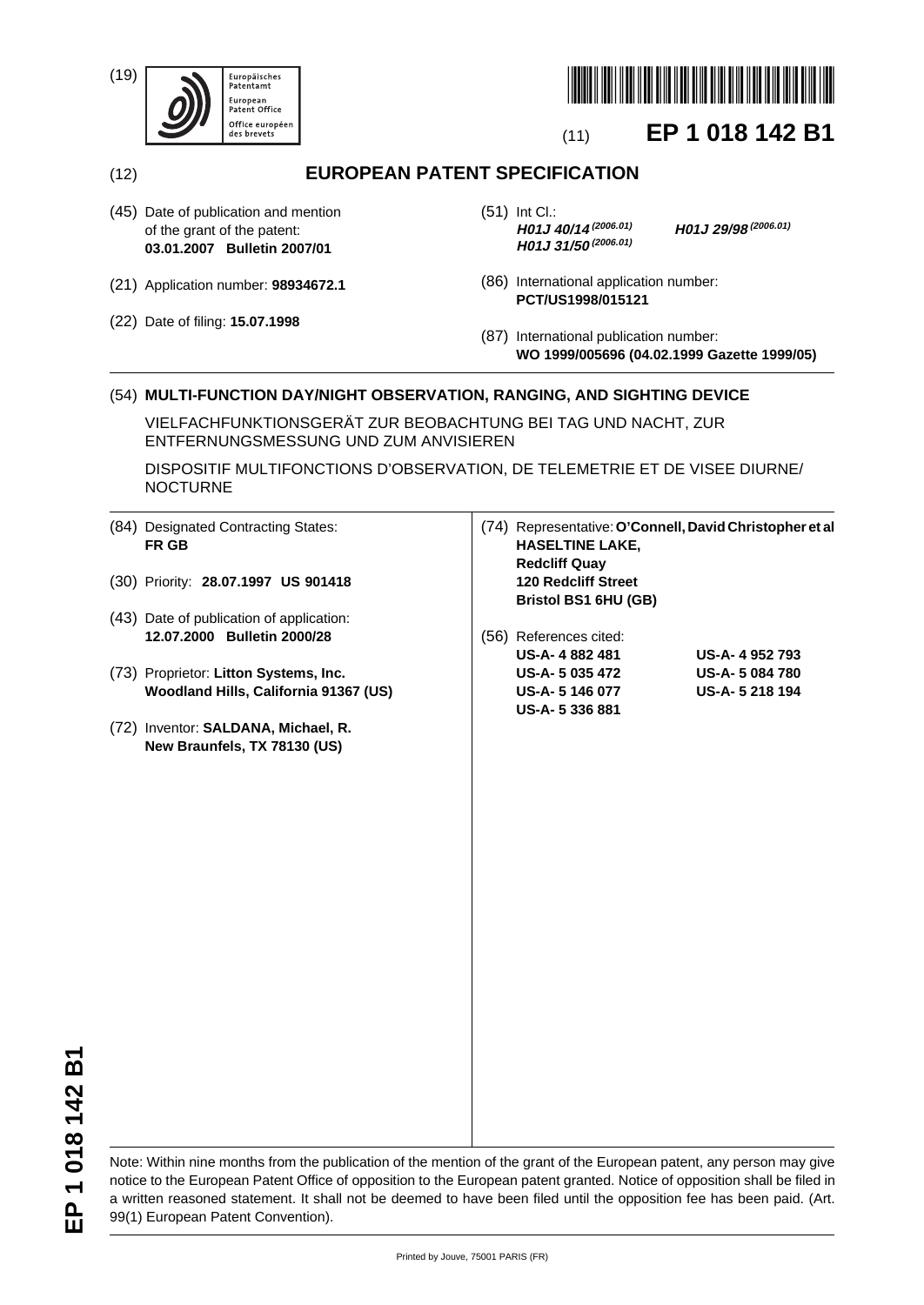#### **Description**

#### **Background of the Invention**

### **Field of the Invention**

**[0001]** The present invention is in the field of imagemagnifying viewing devices (i.e., telescopes) which can be used both in the day time to obtain a magnified view of a distant scene, and which can also be used at night or under other conditions of low ambient lighting in order to view such a distant scene. The view of the distant scene is magnified, and at night is also intensified or amplified by use of an image intensifier tube to provide a visible image when the scene is too dark to be viewed with diurnal vision. Accordingly, this invention relates to telescopes and other such viewing devices which may be used both in day and at night for observation and surveillance.

**[0002]** The present invention also relates to laser range finding apparatus and method. Such laser range finding apparatus and methods ordinarily project a pulse of laser light into a scene. The laser light pulse illuminates objects in the field of view and is partially reflected from at least one object in the scene whose distance from the observer is to be determined. In order to select this one object, the device may include a reticule and the laser light pulse may be of " pencil beam" configuration. The reflected portion of the laser light pulse is detected at the device, and the transit time for the laser light pulse to travel to and from the object is used to calculate a range to the object using the speed of light as a measuring standard.

**[0003]** This invention is also in the field of telescopic weapon aiming sights which provide a user with an aiming reticule, and which include provisions for bore-sighting the relative position of the reticule on a scene to the trajectory of a projectile. In other words, the telescopic device allows adjustments to place the reticule image on the viewed scene at the location where a bullet or other projectile will strike at a particular range.

#### **Related Technology**

**[0004]** A conventional day/night telescopic sight is known in accord with United States patent No. 5,084,780, issued 28 January 1992 to E. A. Phillips. The Phillips patent appears to teach a telescopic day/night sight which has several alternative embodiments. According to one embodiment set out in the Phillips patent, such a telescopic sight includes a single objective lens behind which is disposed an angulated dichroic mirror. This mirror divides light coming into the sight via the objective lens into two frequency bands. Light of longer wavelengths (lower frequencies) is allowed to pass through the dichroic mirror to an image intensifier tube. This image intensifier tube operates in the conventional way familiar to those ordinarily knowledgeable about night vision devices. That is, the image intensifier tube provides a visible image which replicates a dim image or an image formed by invisible infrared light within the so-called near infrared Thus, the longer wavelength band which passed

- 5 through the dichroic mirror includes the infrared portion of the spectrum, and provides to the image intensifier tube the frequencies of light to which the tube is most responsive.
- 10 **[0005]** The visible portion of the light entering the Phillips sight via the objective lens is reflected by the dichroic mirror into an optical system leading to a combiner and to an eyepiece. At the combiner, the image provided by the image intensifier tube is superimposed on the image from the visible-light channel of the sight, and the result-
- 15 ing combined image is presented to a user of the sight via the eyepiece.

**[0006]** A possible disadvantage of the Phillips sight as described above is that the angulated dichroic mirror can introduce both parallax, astigmatism, and color aberra-

- 20 tions into the image provided to the user. Thus, slight movements of the sight may cause the user to experience some shifting of the image along a line parallel with the angulation of the mirror, while the image does not shift along a line perpendicular to this angulation. In other
- 25 words such an angulated dichroic mirror may result it the slight jiggling inherent in a hand-held telescope or weapon sight amplifying the apparent movement of the image in at least one direction. This effect can be disconcerting for the user of the device.
- 30 **[0007]** Other versions of the Phillips sight use a separate objective lens for both the day channel and the night channel of the sight. These versions would not appear to suffer from the same possible parallax problem described above with respect to the versions using the di-
- 35 chroic mirror. However, the versions of Phillips sight with two objective lenses suffer from an increased size, weight, and expense because of the additional optics and larger housing required to mount and protect these optics.
- 40 **[0008]** In each case with the sight disclosed by Phillips, the optical channels for the night sight and the day sight are laterally offset relative to one another. These two offset optical channels are parallel, and the image from these channels is combined for presentation at the eye-
- 45 piece. However, in each case, the sight taught by Phillips requires separate laterally offset optical channels, and presents the problem of correctly and precisely superimposing the image from these two channels for the user of the sight.

50 55 **[0009]** Another consideration with the Phillips sight is the mechanism and size of housing required for effecting windage and elevation adjustments of the reticule. Some versions of the Phillips sight use a reticule plate, while others use an injected reticule (i.e., provided by a projector for a lighted reticule "dot" which is superimposed on the image of the viewed scene). In each case, the objective lens of the device receives a larger scene image (i.e., field of view) than is provided to the user, and the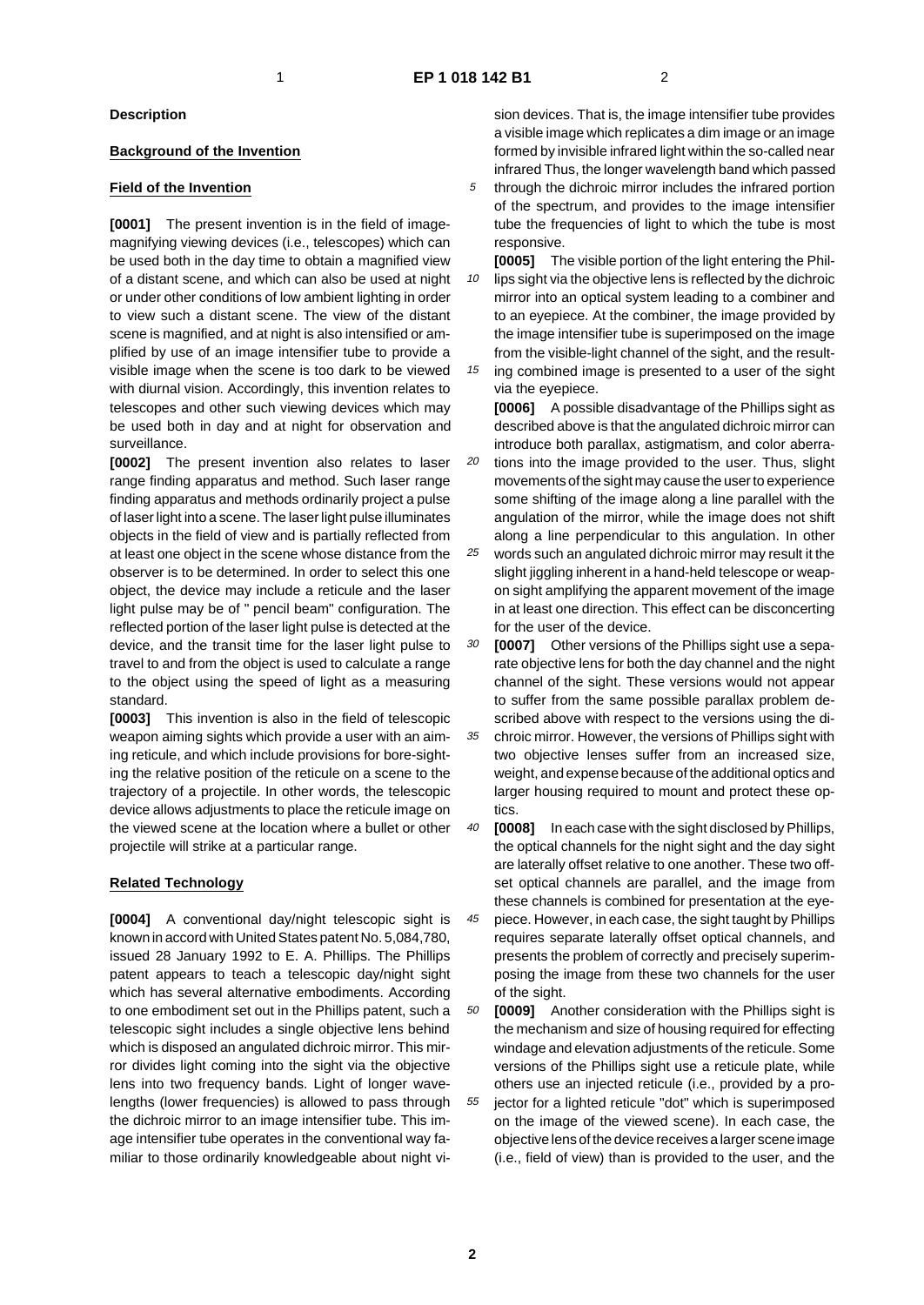reticule is moved about within this field of view in order to provide windage and elevation adjustments. However, it is often desirable for the user of such a sight to perceive no apparent change in the centering of the reticule on the field of view. This results in a smaller imaged field of view with a centered reticule pattern moving about in a larger field of view provided by the objective optics. Understandably, optical systems of this type suffer from increased size and weight because of the larger objective optics.

**[0010]** Yet another disadvantage of sights of this conventional type is that the mechanism for moving the reticule is inherently located near the rear of the sight. This location for the reticule mechanism results in the housing of the sight being undesirably large at a location where clearance must be provided for the action mechanisms of many weapons.

**[0011]** Another conventional day/night weapon sight is known in accord with United States patent No. 5,035,472, issued 30 July 1991 to Charles L. Hansen. The '472 patent appears to disclose a sighting device including a number of dichroic reflectors, which divide the incoming light into spectral bands. The visible one of the spectral bands passes to an eyepiece for viewing by a user of the device. Another of the spectral bands of light passes to an image intensifier tube. A visible image provided by this image intensifier tube then passes to the eyepiece. Yet another spectral band passes to a focal plane array device, such as to a CCD. The CCD is associated with a display device, such as a CRT. The image from the CRT then passes to the user via the eyepiece. **[0012]** The device disclosed in the '472 patent appears not to provide laser range finding. No provisions appear to be made for a reticule usable in sighting by use of this device. Focusing and adjustment of a reticule position for windage and elevation also appear not to be addressed by the '472 patent.

**[0013]** US 5218194 and US 5146077 also demonstrate features of the prior art in similar fields.

**[0014]** Conventional laser range finders have also been known for a considerable time. One exemplary version of such a device is known as the MELIOS. This device uses viewing optics, a laser having a projection optical system, and a detector having a separate receiving optical system, all directed at a scene in which an object is located having a range to be determined. In operation, the laser provides a pulse of laser light, and this is projected into the scene via the projection optics. This laser light illuminates the object, and a portion of the laser light is reflected back toward the device. Part of the reflected laser light returning to the device is captured by the receiving optical system, and is directed to a detector. The device includes a timer starting when the laser light pulse is transmitted and stopping when the returning laser light is detected. A calculator portion of the device uses the elapsed time from transmission of the laser light pulse until image provided by this image intensifier tube then passes to the eyepiece. Yet another spectral band passes to a focal plane array device, such as to a CCD. The CCD is associated with a display device, such as a CRT. The image from the CRT then passes to the user via the eyepiece.

5 10 **[0015]** The device disclosed in the '472 patent appears not to provide laser range finding. No provisions appear to be made for a reticule usable in sighting by use of this device. Focusing and adjustment of a reticule position for windage and elevation also appear not to be addressed by the '472 patent.

**[0016]** Conventional laser range finders have also been known for a considerable time. One exemplary version of such a device is known as the MELIOS. This device uses viewing optics, a laser having a projection op-

15 tical system, and a detector having a separate receiving optical system, all directed at a scene in which an object is located having a range to be determined. In operation, the laser provides a pulse of laser light, and this is projected into the scene via the projection optics. This laser

20 light illuminates the object, and a portion of the laser light is reflected back toward the device. Part of the reflected laser light returning to the device is captured by the receiving optical system, and is directed to a detector. The device includes a timer starting when the laser light pulse

25 is transmitted and stopping when the returning laser light is detected. A calculator portion of the device uses the elapsed time from transmission of the laser light pulse until detection of the returning reflected laser light to calculate the distance to the object.

30 **[0017]** Another conventional laser range finder is known as the Commander's Viewer Sight. This device uses a catadioptric optical viewing system, and places separate optics for projecting and detecting the laser light in the central obscuration of the viewing optical system.

35 Thus, the viewing optics and laser range finder optics (i.e., projector and detector optics) are coaxial in this sight, but they are nevertheless separate optical structures.

#### 40 **Summary of the Invention**

**[0018]** In view of the deficiencies of the conventional day/night observation, sighting, and ranging devices it is an object for this invention to avoid one or more of these deficiencies.

**[0019]** Further to the above, it is an object for this invention to provide a day/night telescopic observation and sighting device which has a day channel and a night channel which receive light from a scene via a single objective lens.

**[0020]** Further, it is an object for this invention to provide a day/night telescopic sight which includes a laser range finder projecting laser light into a scene via the same singular objective lens which is used to receive light from the scene.

**[0021]** Still further, an objective for this invention is to provide such a day/night observation and sighting device in which an image intensifier tube serves as a detector

**3**

45

50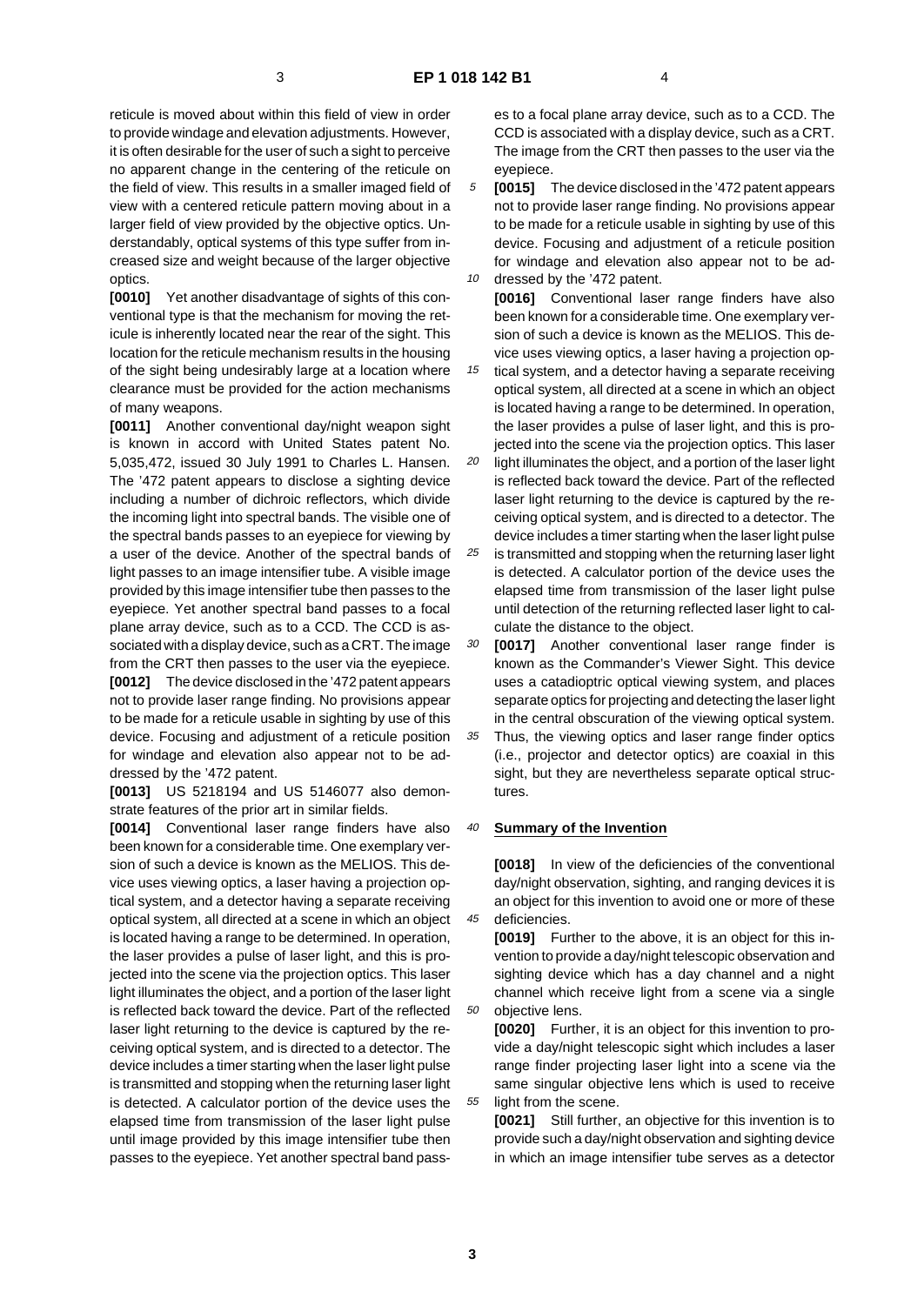ond imaging mode.

of returning reflected laser light, as well as providing a visible image of the scene for viewing by the user of the device.

**[0022]** Yet another objective is to provide such a day/ night observation and sighting device in which the same objective lens which is used to observe the scene, and though which laser light is projected into the scene for laser range finding, is also used to receive the reflected laser light to provide for detection of this laser light.

**[0023]** Still another objective for this invention is to provide such a day/night observation and sighting device which allows the user of the device to manually adjust image brightness and image intensifier tube gain under at least one operating condition.

**[0024]** Another objective for this invention is to provide such a day/night observation and sighting device which provides a daytime operating mode in which the brightness of the image provided to the user of the device is controlled by a fixed repetition rate of gating of operating voltage to an image intensifier tube of the device.

**[0025]** In accordance with the present invention there is provided a day/night viewer apparatus, comprising: an objective lens receiving light from a distant scene; an eyepiece lens providing an image of the distant scene; an image intensifier tube receiving light via said objective lens and responsively providing a visible image available at said eyepiece lens, said visible image having a brightness level; characterized by further comprising a power supply circuit adapted to selectively provide in a first mode of operation a variable differential voltage to a microchannel plate of the image intensifier tube, and adapted to alternating supply in a second mode of operation differing voltage levels in a duty cycle to a photocathode of the image intensifier tube; whereby the brightness of the image provided by the image intensifier tube to a user of the device may be controlled selectively by operating said power supply circuit alternatively in one of said first and second modes of operation.

**[0026]** In accordance with another aspect of the present invention there is provided a method of operating a day/night viewing device, in order to provide an image of controlled brightness during both first and second imaging modes of operation, characterised in that the device comprises: an image intensifier tube, a power supply circuit for said image intensifier tube, including in said power supply circuit a pair of alternative circuit means for controlling brightness of said image; in one of said alternative circuit means, a voltage converter circuit for providing a differential voltage on a microchannel plate of said image intensifier tube, and a control circuit responsive to a current level from said image intensifier tube to control image brightness of said tube by selective reduction of said differential voltage; and in the other of said alternative circuit means a pair of voltage source circuits, one of said pair of voltage source circuits providing a negative voltage and the other providing a voltage which is positive relative to a first face of said microchannel plate, and alternating connection of a photocathode of said image intensifier tube between said pair of voltage source circuits in a duty cycle, and in that said method comprises the steps of: directing light from a scene to the image intensifier tube, causing the image intensifier tube to responsively provide a visible image; and making one of said alternative circuit means operational in said first imaging mode, and making the other of said alternative circuit means operational in said sec-

10 **[0027]** An advantage of the present invention resides in its combination within a single device of day and night (i.e., night vision) viewing devices, a laser range finder, and a weapon sight with both a reticule and ranging information superimposed over a target scene. The com-

15 20 bined simultaneous presentation of day or night views, ranging information, and a sighting reticule allows a user of the device to very quickly sight on a target or provide target position information (i.e., bearing and range relative to the user). Uses for this device in the military and in law enforcement are apparent.

**[0028]** Additional objects and advantages of the present invention will be apparent from a reading of the following detailed description of one or more preferred exemplary embodiments of the invention taken in con-

25 junction with the appended drawing Figures, in which like reference characters denote like features or features which are analogous in structure or function, as will be explained.

#### 30 **Brief Description of the Drawing Figures**

#### **[0029]**

35

40

45

50

55

Figure 1 provides an exterior view of a telescopic day/night observation, sighting, and ranging device embodying the present invention being used to observe a distant scene as well as to obtain a range to an object in this scene;

Figure 1a provides an exterior perspective view of the device seen in Figure 1 viewed from the opposite perspective;

Figures 2a and 2b together provide a diagrammatic longitudinal representation, partially in cross section, of the internal structures of the device seen in the preceding drawing Figures;

Figures 3, 4, 5, and 6 respectively provide an assembly view in longitudinal cross section, an exploded perspective view, an axial cross sectional view from the underside of the device, and a longitudinal cross sectional view, all of associated portions of the device seen in the preceding drawing Figures;

Figure 7 is a fragmentary diagrammatic perspective view of yet another portion of the device seen in the preceding drawing Figures;

Figure 8 provides a spectroscopic diagram of the light transmission and light reflection performance of a feature of the device as seen in Figure 7;

Figure 9 is a graphical presentation of a voltage-ver-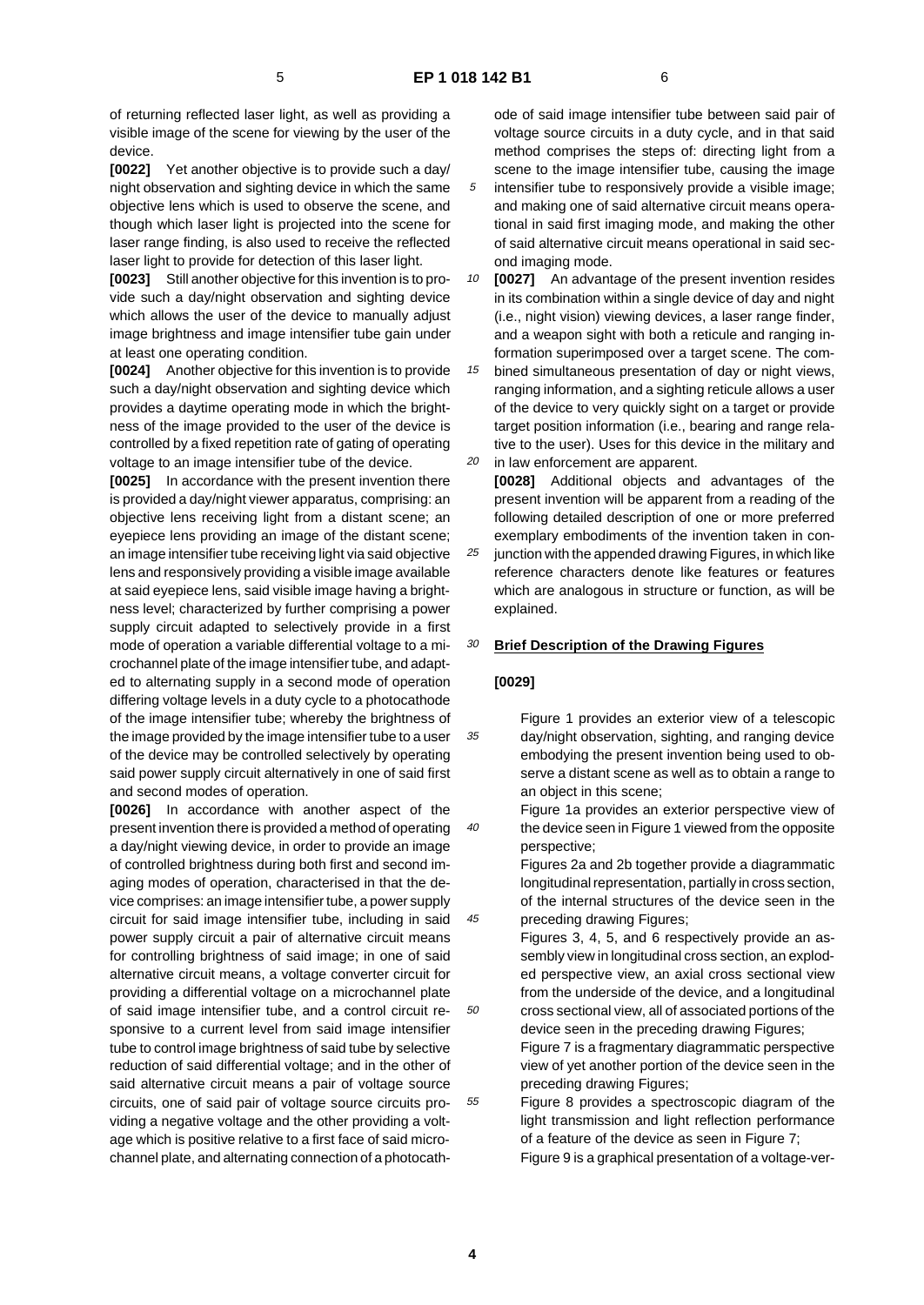sus-time wave form which may be experienced within the device seen in the preceding drawing Figures; Figure 10 provides a schematic representation of a control system architecture for the device;

Figure 11 provides a depiction of a view (i.e., of a distant scene and superimposed reticule and ranging information) which may be seen by a user of the device;

Figure 12 is a fragmentary cross sectional view similar to a portion of Figure 2a, but showing particulars of an alternative embodiment of the invention; and Figure 13 is a schematic and diagrammatic representation of a particular embodiment of a power supply and control circuit architecture for a device embodying the present invention.

#### **Detailed Description of Preferred**

#### **Exemplary Embodiments of the Invention**

#### **An overview**

**[0030]** Viewing Figures 1 and la in conjunction, a telescopic day/night observation, ranging, and sighting device (the "device") is depicted as it may be used by a user 12. In this case, the device 10 is mounted to a rifle 14, and the user 12 is using the device to view a distant scene 16. It will be understood that the device may be used alone without being mounted to a rifle 14, or to any other weapon. On the other hand, the device 10 is not limited to use as a sight for a rifle, and may be used for sighting a variety of weapons. Accordingly, it is seen that the device 10 is not limited to this or any other particular use, and other uses for the invention as embodied in device 10 and in its various other embodiments will be apparent to those ordinarily skilled in the pertinent arts.

**[0031]** In the distant scene 16 are personnel 18, and in the instant case, in addition to being able to observe the scene 16 and personnel 18, the user 12 would like to know the range to these personnel. The personnel 18 may be moving about and are only generally indicated in the scene 16, but in order to obtain a range to this scene 16 the user may select any number of convenient stationary objects in the scene 16 for ranging purposes. By obtaining a range to any one of the stationary objects, an acceptably accurate range to the personnel is also obtained. In the situation depicted, the housing structure 20 would probably be selected by the user 12 for ranging purposes. Alternatively, the user 12 may range to a vehicle, tree, or other natural feature, such as an exposed rock or rock formation, for example, to obtain a range to the scene 16. In the scene 16, a variety of such objects are depicted and are available to the user 12 for ranging purposes.

**[0032]** In order to range to the scene 16, upon a command from the user 12, the device 10 sends out a pulse 22 of laser light. This laser light pulse is of very short duration, and is not visible to the unaided human eye. However, the laser light pulse 22 does illuminate a portion of the scene 16, generally in the center of this scene as viewed by the user 12 via the device 10. Some part of the laser light pulse will be reflected from one or more

5 10 objects in the scene 16 back toward the device 10, as is indicated by arrow 24. The returning laser light 24 is detected at the device 10, and range information is provided in a selected form to the user. For example, the range information may be presented to the user in numerical

form superimposed over the scene 16 as seen through the device 10.

**[0033]** Considering the device 10 now in greater detail, it is seen that device includes a housing 26 which is offset along its length, and which is of stepped outer diameter.

15 These specific features of construction are particular only to the embodiment of the invention depicted in Figures 1 and 1a, and the invention is not so limited. The housing 26 at a forward end includes an objective lens 28. The term "forward" as used here has reference to the direction

20 toward an object or scene to be viewed by use of the device, while the terms "rear" or "rearward" refer to the opposite direction toward a user of the device. In this case, the device 10 has only a single objective lens, and this objective lens 28 is used to receive light from the

25 scene 16, as is indicated by the arrows 28a. The light 28a will include visible light during day-time use of the device 10. Also, the light 28a may include light both in the visible portion of the spectrum, as well as light in the red end of the visible spectrum and in the near-infrared

30 portion of the spectrum during both day-time and nighttime use of the device 10, as will be further appreciated in view of the following.

35 **[0034]** It will be noted that objective lens 28 is also used as a projection lens for projecting the pulse of laser light 22 into the scene being viewed by the user 12. The invention is not limited to laser light pulse 22 projecting into the scene 16 via lens 28, and this should be viewed as a convenience and feature of the particularly illustrated and described embodiment of the invention. In addi-

40 tion, the objective lens 28 is used to receive the returned portion of the laser light pulse after reflection from one of more of the objects in the scene 16.

**[0035]** At its rear end, the device 10 includes an eyepiece 30 into which the user 12 peers to obtain a mag-

45 50 55 nified (i.e., telescopic) view of the object or scene toward which the device 10 is directed. The eyepiece 30 is rotational, as is indicated by arrow 30a, in order to allow the user 12 to focus this portion of the device. The housing 26 also provides a battery housing portion 32 having a removable cap 34 allowing replacement of a battery (not shown in Figures 1 or 1a) which is housed in the portion 32. A power switch 36 allows the user 12 to turn on and off a night vision function of the device 10, as will be further described. Also, other operational switches, generally indicated with numeral 38 and to be further described below allow the user to initiate a laser range finding (LRF) operation, and to control other functions of the device 10, as will be more fully explained.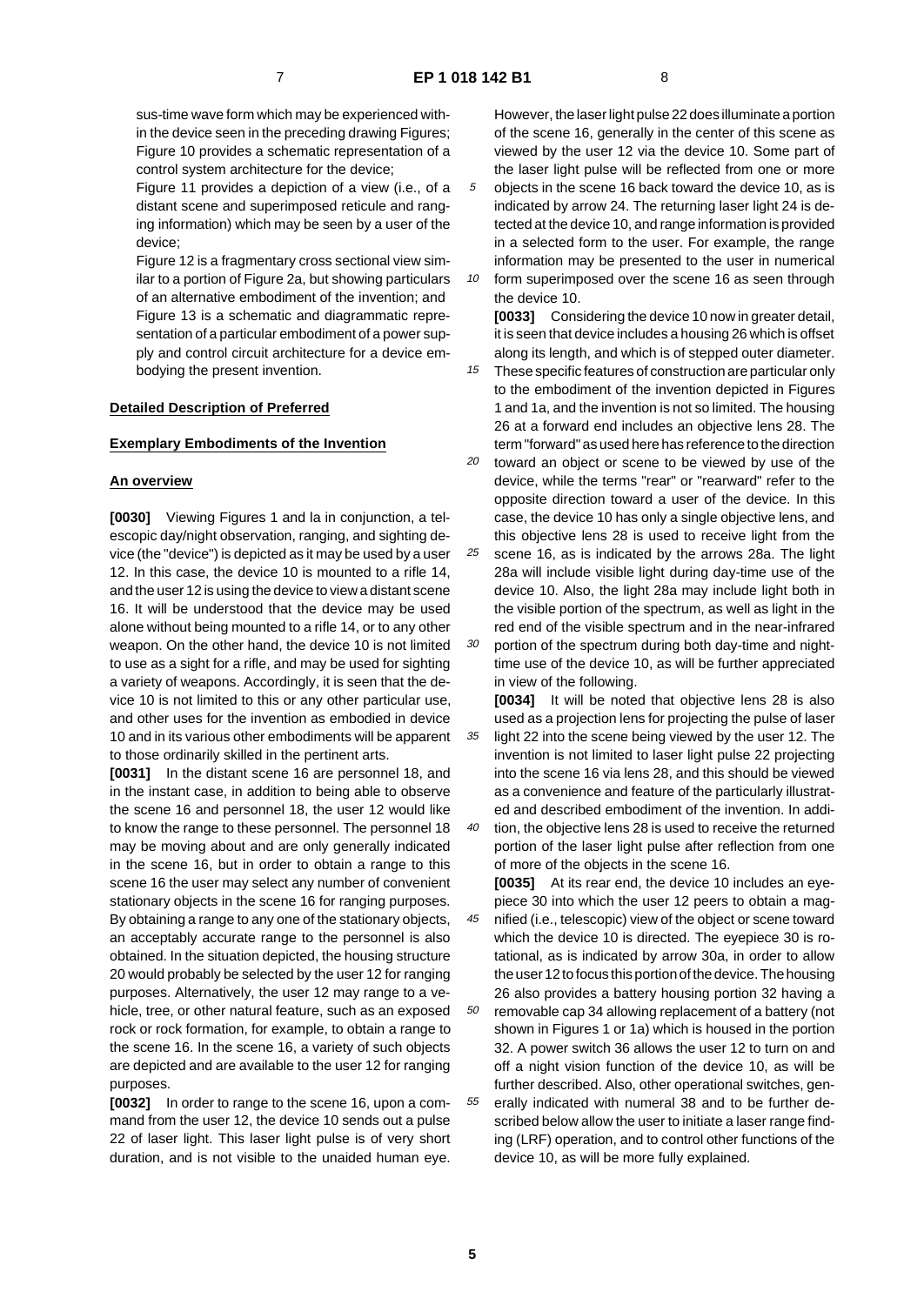**[0036]** Along the body 26 are located three adjustment knobs generally indicated with the numerals 40, 42, and 44. Knob 40 provides for objective focusing of the device, while knobs 42 and 44 respectively provide for windage and elevation adjustment of a field of view of the scene 16 relative to a fixed aiming reticule of the device 10, all of which will also be explained. A pair of recessed levers 46 and 48 respectively provide for selection of spatial and optical filters to be used in the device 10 during observation and laser range finding operations dependent upon the conditions of use for the device, as will be explained.

**[0037]** Turning now to Figures 2a and 2b and considering this structure in general, it is seen that the device 10 includes a number of lenses in color-corrected groups arranged along a bifurcated and convergent optical pathway leading from the objective lens 28 to the eyepiece 30. That is, an image presented at eyepiece 30 may be considered to have traveled along either one or both of the branches of the optical pathway. One branch of this pathway includes an image intensifier tube 50 so that the image presented at eyepiece 30 from this branch of the optical pathway is derived from light admitted to this pathway via objective lens 28, but is a replica image.

**[0038]** As those ordinarily skilled in the pertinent arts will know, when such an image intensifier tube is supplied with electrical power of appropriate voltage and current levels by a power supply circuit 52 drawing its electrical power from a battery stowed in the battery housing portion 32 under control of the on/off switch 36. Under nighttime or other conditions of low ambient lighting level, the tube 50 will provide a visible image replicating an image in low-level visible light or in invisible near-infrared light. However, the image intensifier tube 50 can also be used in day time to provide an image, and can be used under marginal lighting conditions of dusk or early dawn, for example, to supplement an optical image provided along the other branch of the device 10. The image intensifier tube can also be used in full daylight to provide imaging functions and other functions to be described more fully below.

**[0039]** Generally, those ordinarily skilled in the pertinent arts will know that image intensifier tube 50 includes a transparent window portion 50a behind which is a photocathode responsive to photons of light from a scene to liberate photoelectrons in a pattern replicating the scene, a microchannel plate which receives the photoelectrons and which provides an amplified pattern of secondary emission electrons also replicating this scene, and a display electrode assembly. Generally, this display electrode assembly has an aluminized phosphor coating or phosphor screen. The electron pattern impacting on this screen creates a visible image replicating the scene. A transparent window portion 50b of the tube conveys the image from this output electrode assembly (or " screen") outwardly of the tube so that it can be presented to the user 12.

**[0040]** As will be appreciated by those skilled in the art

and also viewing now Figure 2, the individual components of image intensifier tube 50 are all mounted and supported in a tube or chamber having forward and rear transparent plates (i.e., defining the transparent windows into and out of the tube) cooperating to define a chamber

- 5 which has been evacuated to a low pressure. This evacuation allows electrons liberated into the free space within the tube to be transferred between the various components without atmospheric interference that could pos-
- 10 sibly decrease the signal-to-noise ratio. The tube 50 is operated by a power supply 52 drawing electrical power from the batteries in battery housing 32.

**[0041]** Typically, power supply 52 will apply an electrostatic field voltage on the order of 200 to 800 volts to

15 the photocathode in order to allow it to liberate photoelectrons in response to incident photons. Preferably, a constant voltage level of 800 volts is provided by the power supply 52 for connection to the photocathode of the image tube 50. As will be further explained, this constant

- 20 25 voltage is controllably, and possibly variably, gated on and off of connection to the photocathode in order to control brightness of the image presented to user 12, both to allow a laser range finding function to be carried out by the device 10, and possibly to allow the user 12 of the device to manually control the brightness level of the im
	- age or the gain provided by the image intensifier tube 50 of the device.

30 **[0042]** After accelerating over a distance between the photocathode and the input surface of a microchannel plate, the photoelectrons enter microchannels of the microchannel plate. The power supply 52 maintains a selected voltage differential across the opposite faces of this microchannel plate (i.e., across conductive electrode coatings carried on these faces) so that the photoelec-

- 35 trons are amplified by emission of secondary electrons to produce a proportionately larger number of electrons upon passage through the microchannel plate. This amplified shower of secondary-emission electrons is also accelerated by a respective electrostatic field generated
- 40 by power source 52 to further accelerate in an established electrostatic field between the second face of the microchannel plate and the screen. Typically, the power source 52 produces a field on the order of 3,000 to 7,000 volts, and more preferably on the order of 6,000 volts during
- 45 50 imaging operations in order to impart the desired energy to the multiplied electrons. During laser range finding operations of the image tube 50 this applied differential voltage across the microchannel plate is preferably increased to a "high gain" level, as will be explained. This amplified shower of electrons falls on the phosphor of

55 the screen to produce an image in visible light. **[0043]** Considering now the optical elements of the device 10, it is seen that the objective lens 28 admits light from the scene to a lens doublet 54a, 54b. These lenses project the light to an afocal lens set including lenses 56a-56d. Light exiting lens 56d is substantially collimated. The light from lens set 56a-56d is directed to a movable focus cell, generally indicated with the arrowed nu-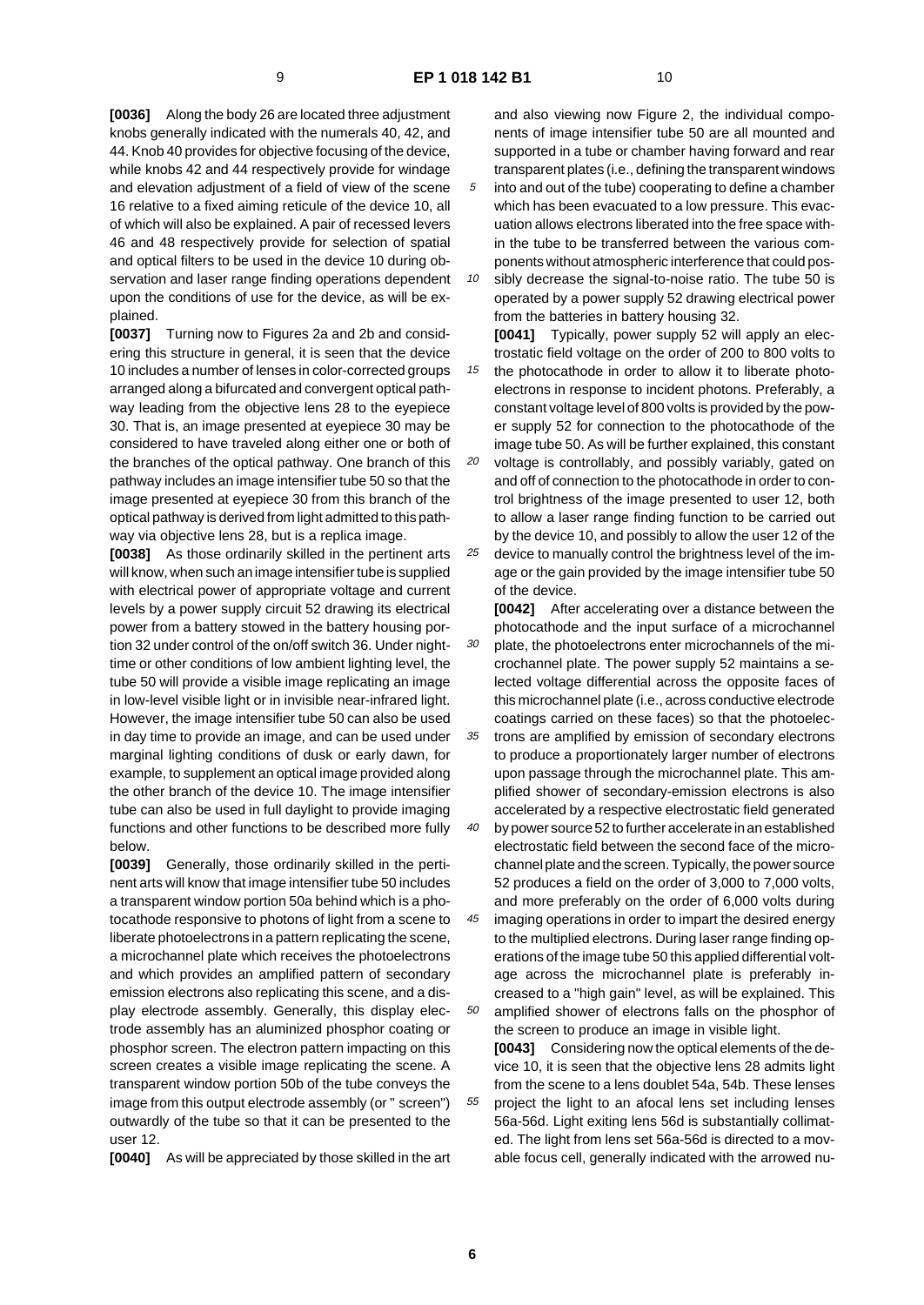meral 58. This focus cell 58 includes lenses 58a-58f, and is effectively a second smaller and relatively movable objective lens set in the device 10. As will be explained further below, the focus cell 58 is movable axially for focusing, as is indicated by arrow 60; is movable vertically for elevation adjustment, as is indicated by arrow 62; and is movable laterally for windage adjustment, as is indicated by arrow 64 (the dot-centered circle and cross respectively indicating the head and tail of a focus cell movement arrow perpendicular to the plane of Figure 2). The objective lens sets 28, 54, 56, and focus cell lenses 58 cooperatively effect a first inversion of the image of the scene. Light exiting lens 58f is focused to a distant image plane, and as will be further described is to be divided into two spectral bands. Thus, the light exiting lens 58f is focused to two separate image planes dependent upon the wavelength band of the light. Understandably, the longer wavelengths of light will be focused to an image plane at the photocathode of the image intensifier tube 50. The shorter wavelengths of light (i.e., visible light 28a(v)) are focused to an image plane to be identified below.

**[0044]** Next, the light which has entered device 10 via objective lens 28 encounters a prism assembly 66 which is best seen in Figure 7. The prism assembly 66 includes a first and a second prism members 66a and 66b, which have an angulated interface 66c. As is seen, the interface 66c is angulated so that incoming light from the objective lens 28 will be reflected downwardly. However, interface 66c is provided with a reflective-transmissive dichroic coating, indicated with arrowed numeral 66d. Also, a central oval portion of the dichroic coating 66d is provided with an especially spectrally-selective dichroic coating portion 66d', as is further described below. Importantly, the dichroic coating 66d selectively passes longer wavelengths of light (i.e., from about the blue portion of the visible spectrum through the red portion and on into the near-infrared portion of the spectrum). As will be further explained, the spectrally-selective coating portion 66d' has a weighted average transmissibility of wavelengths to which the image intensifier tube 50 is responsive of about 70%. Thus, the longer wavelengths of light (indicated with arrows 28a(ir) pass through the prism assembly 66, and are focused through the front transparent window of the image intensifier tube 50 onto the photocathode of this tube, viewing Figure 2 once again and recalling the description above of the operation of the image intensifier tube. In other words, the lens group from and including objective lens 28 through the lens 58f have an image plane at the photocathode of the image intensifier tube 50. In response to this light 28a(ir), the image intensifier tube 50 can provide a visible image.

**[0045]** However, a significant portion of the light in the visible portion of the spectrum [indicated by arrows 28a (v)] is reflected from the dichroic coating 66d at interface 66c, and passes downwardly through another plate-like prism assembly 68, which is a portion of the prism assembly 66. Prism assembly portion 68 includes two platelike members 68a and 68b, which cooperatively define an interface 68c angulated at 45 degrees with respect to the vertical and directed laterally of the device 10. On this interface 68c is located another coating 68d of the

- 5 spectrally-selective coating material used for area 66d'. The visible light wavelengths (28a(v)) substantially pass through this interface and through the coating 68d. The light passing downwardly through portion 68 reflects from a beam splitter mirror 70 having a first-surface reflective-
- 10 transmissive surface 70a. Thus, the light 28a(v) is reflected from surface 70a rearwardly of the device 10 toward eyepiece 30.

**[0046]** Behind the beam splitter mirror 70 (i.e., toward the eyepiece 30, and viewing Figures 2a and 2b once

15 again) is it seen that device 10 includes a lens group 72 including lenses 72a-72e, and having two image planes. In the direction toward the eyepiece 30, the lens group 72 has an image plane at the location indicated by dashed line 74 and effects a second inversion of the image of

20 25 the scene, so that an erect image is presented at plane 74. On the other hand, in the direction away from eyepiece 30, the lens group 72 has an image plane located at the plane of a face 76a of a light emitting diode (LED) display 76. The function of this display will be further described below.

**[0047]** Next, light passing toward the eyepiece 30 encounters a combiner prism 78, having a first prism portion 78a and second prism portion 78b, cooperatively defining a reflective-transmissive interface 78c. Light from the

30 35 prism assembly 70 (and from the display 76 as well, as will be explained) passes through this prism assembly, passing through the image plane 74, and to the eyepiece optics which are generally indicated with numeral 80 and which include eyepiece lens 30. It will be noted that these eyepiece optics 80 are noninverting.

**[0048]** However, at the plane 74 is disposed a reticule plate 82. This reticule plate includes a selected reticule pattern, such as a cross-hair with minute of angle (MOA) dots (as will be explained with reference to Figure 11).

- 40 for purposes of allowing the device 10 to be used in sighting a weapon. The image of the reticule pattern is seen by user 12 superimposed on the image of the scene 16. Further considering the eyepiece optics 80, it is seen that these optics include lenses 80a-80d, and eyepiece lens
- 45 30. As noted above, relative rotation of the housing portion 30a moves the eyepiece optics group 80 axially of the housing 26 and focuses the eyepiece lens group at plane 74.

50 55 **[0049]** Considering now the image presented by image intensifier tube 50 at window 50b, it is seen that this image is inverted because of the first inversion of the image effected by the objective lenses, as explained above. The image intensifier tube 50 is of noninverting type, and also provides an inverted image at window 50b. A relay lens group, indicated with numeral 84 includes lenses 84a-84d, has an image plane at plane 74, and effects a reversion of the inverted image presented by tube 50 so that an erect image is presented to the user 12 at plane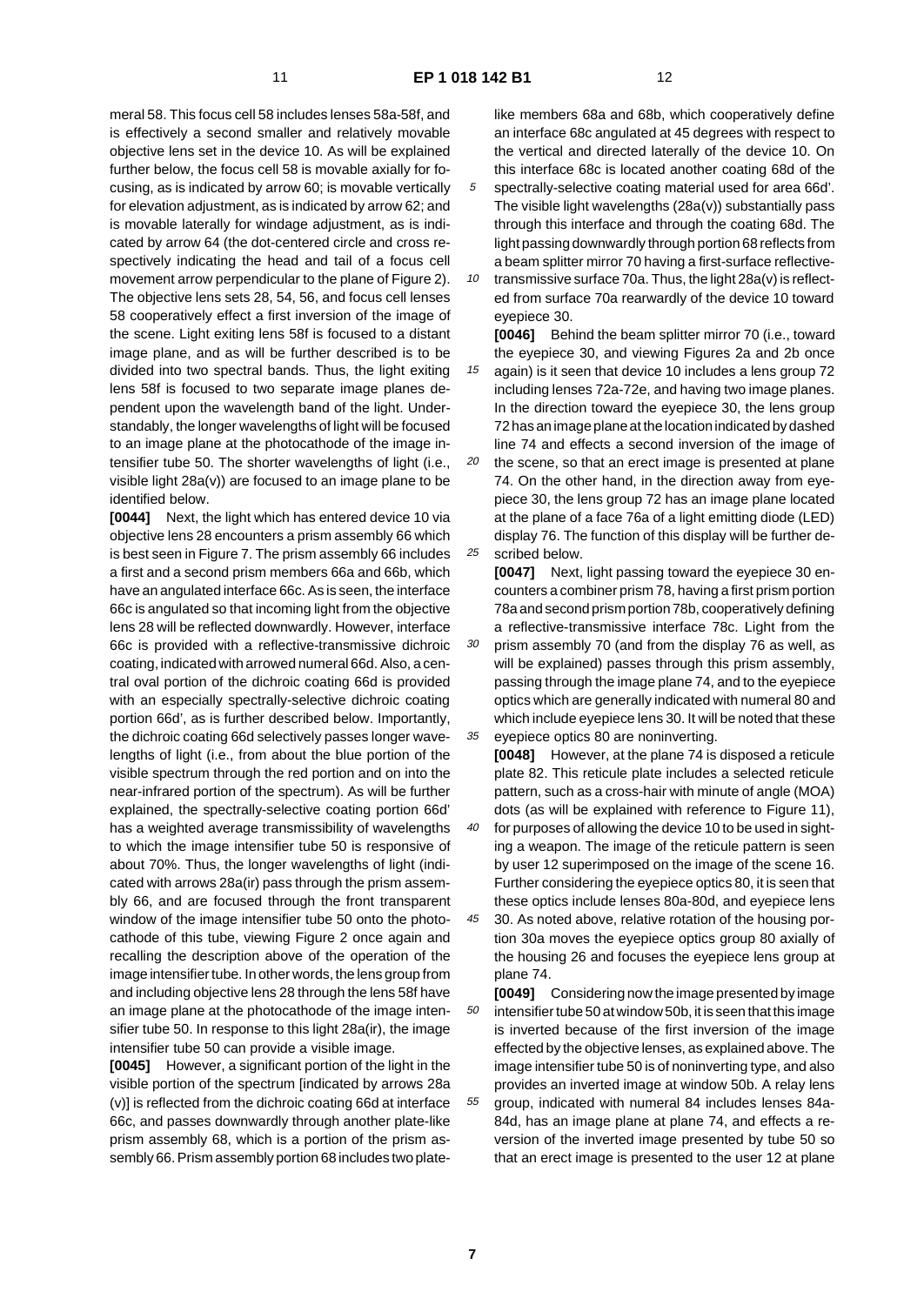74. The image from image intensifier tube 50 is overlaid at the image plane 74 with any visible-light image (i.e., formed by light 28a(v)) so that the user 12 can see these two images superimposed on one another if both are present. At night and under other low-light conditions, the visible-light image will be fully or substantially absent, and the user will see the image from the image tube 50. Light from the relay lens group 84 is directed by a mirror 86 downwardly into combiner prism 78, to be reflected from the interface 78c toward the eyepiece 30.

**[0050]** Stated differently, the visible light image provided by light 28a(v), and the image presented by the image intensifier tube 50 in response to the light 28a(ir) are superimposed on one another at the image plane 74, and are viewable each alone or together at the eyepiece 30 (i.e., the user is looking at image plane 74). Thus, under day-light conditions, the device 10 may be used using only visible-light imaging, or may combine visible light imaging with the image provided by the image intensifier tube 50, if desired (i.e., even in full day-light conditions, as will be explained). At night-time and under other lowlight conditions, the device 10 provides night vision using the image from the image intensifier tube 50.

**[0051]** Further to the above, it will be noted that the light focused to the image plane 74 by lens groups 72 and 84 can also pass through the prism 78 in a downward direction, with the light from lens group 72 being reflected partially from interface 78c. Light from lens group 84 partially transmits through the interface 78c. Thus, yet another image plane is present at a front face 87a of a light responsive electronic imaging device 87. The imaging device 87 may include, for example, a charge coupled device. Other types of electronic imaging devices may be employed at this image plane (i.e., at the plane indicated at 87a) in order to capture electronically an image using the device 10. As a result, the device 10 can provide an image via an electrical interface indicated by conductor 87b.

### **Moving Focus Cell for Windage/Elevation Adjustment**

**[0052]** Turning now to Figures 3-6 in conjunction with one another, and considering Figure 3 first, it is seen in this Figure that the focus cell lens group 58 is movable in the vertical direction in order to accomplish a relative movement of the scene 16 as imaged by the device 10 relative to the fixed reticule 82. The displacement of the focus cell 58 is in the vertical direction for elevation adjustment, but it will be understood that the focus cell 58 is movable laterally of the device 10 (recalling arrow 64) for windage adjustment.

**[0053]** Moving the focus cell 58 from its centered position effectively moves the image of the portion of the scene 16 seen through the device 10 relative to the fixed reticule 82. This movement is accompanied by a very slight off-axis shift in angulation of the image, which is reduced according to the magnifying power of the focus

cell lens group 58. Importantly, because the device 10 effectively moves the imaged portion of a scene relative to a fixed reticule, the reticule always remains centered in the view provided to the user 10. As will be addressed

- 5 further below, lateral movements of the focus cell lens group 58 simultaneously move or " steer" the projected laser light 22 on scene 16 so that this projected laser light beam corresponds at its center with the point of aim indicated by reticule 82.
- 10 **[0054]** Viewing Figures 3-6, it is seen that the focus cell lenses 58a-58f are carried in a tubular focus cell body 88. The focus cell body 88 is of stepped tubular configuration, and includes a large diameter portion 88a having an outer surface 88b, and a reduced diameter portion
- 15 88c passing through an aperture 90a in a focus cell cross slide member 90. The large diameter portion and smaller diameter portion of the body 88 cooperatively define a radially extending and axially disposed guide surface 88d. Similarly, the cross slide member 90 defines a pair
- 20 25 of opposite radially extending and axially disposed guide surfaces 90b and 90c, only one of which is visible in Figure 5. The focus cell body 88 carries a pair of diametrically opposite axially projecting pins 92 (only one of which is visible in Figure 4 - both being visible in Figure 3), which are slidably received into vertically extending guide slots
- 94 (again, both being visible in Figure 3) formed on the surface 90c of cross slide member 90.

30 **[0055]** Extending perpendicularly to these guide slots described above, the cross slide member 90 defines a pair of diametrically opposite and parallel guide surfaces, each indicated with the numeral 90d. A portion of the smaller diameter portion 88c of body 88 is externally threaded, and an internally threaded retainer collar 96 is threaded onto the body 88 so that a radially extending

35 40 and axially disposed surface 96a slidably engages the surface 90b. A locking ring 98 is also threaded onto the portion 88c of the body 88 in order to lock the collar 96 in place. Consequently, the body 88 is guided on cross slide member 90 by sliding engagement of surfaces 88d/

90c, and 90b/96a, with the pins 92 in slots 94 constraining the body 88 to relative vertical motion. **[0056]** In order to provide for relative horizontal motion of the cross slide member 90 (and of body 88), the device

10 includes a cross slide mount 100, best seen in Figure

45 50 55 3. This cross slide mount 100 defines a pair of diametrically opposite, parallel and laterally extending guide surfaces 100a, slidably engaging and supporting the cross slide member 90 by engagement with surfaces 90d. In order to effect lateral movement of the focus cell group 58 so as to move the image of scene 16 in horizontal and vertical relative directions (i.e., for windage and elevation adjustments), the focus cell body 88 and cross slide member 90 each carry a respective one of a pair of radially outwardly extending, rigidly attached, and orthogonally disposed threaded stems, each indicated with the numeral 102. One of the stems 102 extends parallel to the slots 94 and is attached to body 88, while the other is parallel to guide surfaces 90d and is attached to cross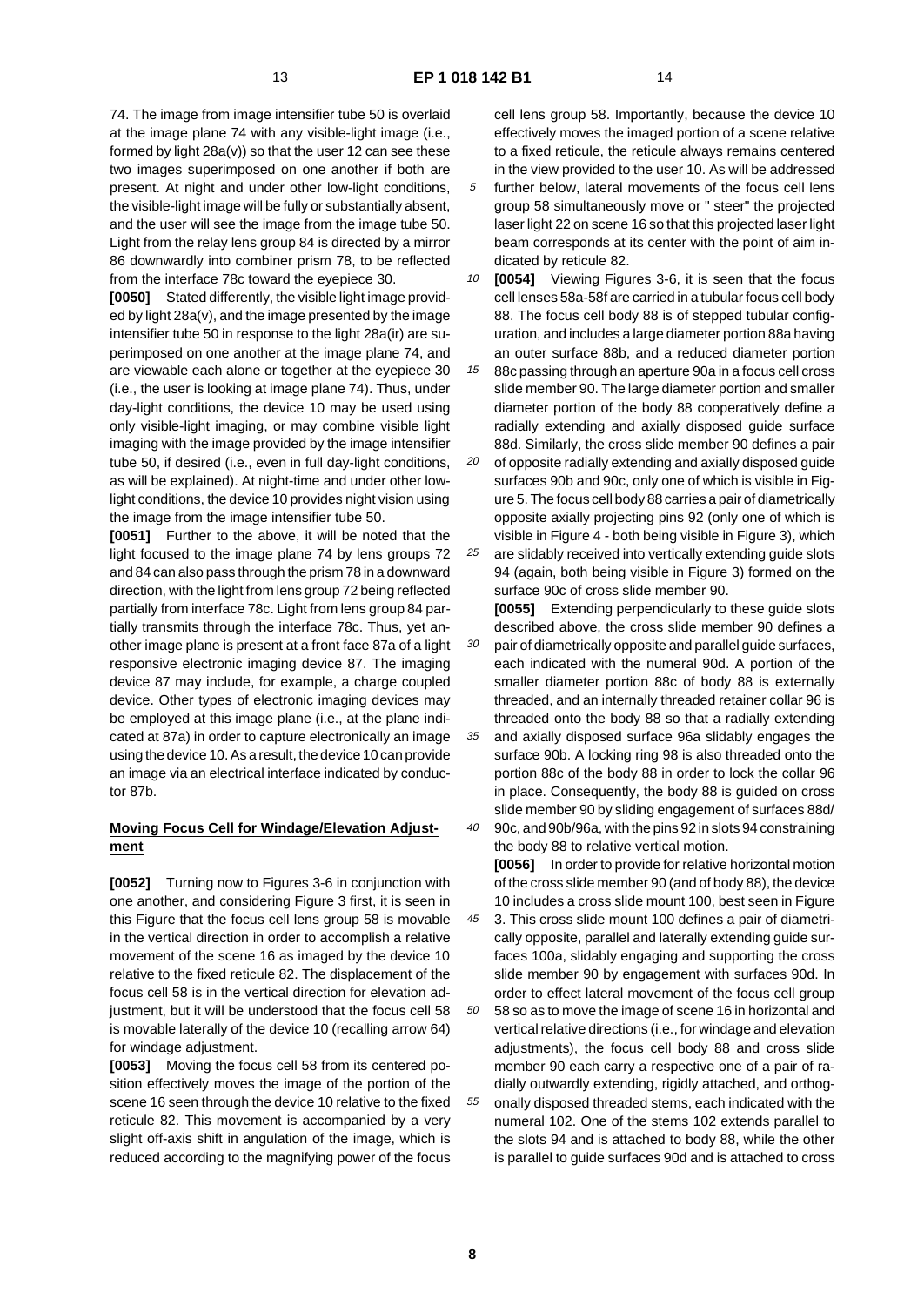slide member 90. Each of the guide stems 102 will be seen to effect independent windage or elevation adjustment on the one of the members 88 or 90 to which it attaches.

**[0057]** In Figure 3, only one of the guide stems 102 is visible, the other extends perpendicularly to the plane of this Figure (viewing Figure 4 for an illustration of the orthogonal relationship of the stems 102). However, the adjustment mechanisms for each stem are essentially the same so that description of one suffices to describe both. Figures 3 and 4 show that the stems 102 are each threadably received into an internally threaded bore 104a of a hat-shaped rotatable nut member 104. The nut member 104 includes a radially projecting flange portion 104b, carrying a pair of diametrically opposite pins 104c (only one of which is fully visible in Figure 4). The pins 104c are each drivingly received slidably into a respective slot 106a of a rotational drive disk member 106 having a central aperture 106b. At aperture 106b, the disk 106 is received over the hat-shaped nut member 104. Further, this drive disk member 106 includes another pair of slots 106c, which are located perpendicularly to the slots 106a. In each of the slots 106c is drivingly received one of a respective diametrically opposed pair of pins 108a carried on a radial flange portion 108b of a knob core member 108.

**[0058]** Viewing Figure 3, it is seen that this knob core member 108 is rotationally carried by the housing 26 by use of an apertured base member 110, having an aperture 110a into which the knob core 108 rotationally is received. This base member 110 carries an apertured reaction disk 112 (part of which is seen in the exploded perspective view of Figure 4) by which the nut member 104 is rotationally constrained from axial movement between these two members. Thus, it is seen that the nut member 104 is trapped rotationally between the reaction disk 112 and the base member 110 along with the drive disk 106 and knob core member 108. The disk member 106 effectively provides a Scotch-yoke type of rotational and translational drive mechanism between the knob core 108 and the nut member 104, allowing for relative eccentricity between these two rotational members while providing a rotational driving relationship between them. Because of the driving relationship between the knob core 108 and nut member 104, rotation of the knob core 108 is effective to rotate the nut member and translate stem 102, regardless of the eccentricity which may exist between the members at a particular time.

**[0059]** Captively carried rotationally on the knob core member 108 is a relatively rotational knob member 114, which carries a locking lever 116. When the locking lever 116 is manually pivoted from its illustrated position outwardly about 90°, an eccentric portion 116a of the lever binds with and grips the knob core 108 to allow manual rotation of the knob core. Recalling Figures 1 and 1a, it is seen that in each instance the respective knob core 108 and knob member 114 cooperatively make up the knobs 42 and 44 seen on the outside of the device 10

for respective windage and elevation adjustments. In this way, a user of the device 10 can effect manual windage and elevation adjustments of the focus cell 58.

- 5 **[0060]** Figure 6 shows a click-adjustment mechanism of the knob core 108 which is generally indicated with the numeral 108c. This click adjustment mechanism both restrains the knob core 108 against unwanted movements, and also provides both a tactile "feel" and audible "click" indicative of the extent of manual movements ef-
- 10 fected to the focus cell 58 by the user of the device 10. Viewing Figures 3 and 6 in greater detail, it is seen that the base member 110 defines an annular recess 110a, having a multitude of radially inwardly disposed ridges or lands 110b, defining radially inwardly disposed

15 grooves 110c there between. In this case, both the lands 110b and grooves 110c number 62. In order to provide a click-adjustment mechanism 108c of finer resolution than 1/62 of a rotation of the knob core member 108, a collar portion 108d of the core extends into the recess

20 25 110a, and defines three circumferentially regularly spaced apart slot-like apertures 108e. One of three cylindrical detent members 118 is closely movably received into each of the apertures 108d, and each is urged radially outwardly toward a groove 110c by an annular spring member 120.

**[0061]** However, because the number of grooves of the click adjust mechanism 108c (i.e., 62) is not evenly divisible by 3, only one of the detent members 118 can be in a groove 110c at any time. The rotational position error between the other two detent balls and their closest groove will be (62-60)/3, (i.e., 2/3 of the width of one land

- 35 110b) with the positional error being evenly shared by each of the two detent members which are not received in a groove. In other words, one detent ball is received in a groove 110c, and the other two are each 1/3 of the
- 40 width of a land 110b away from being received into a groove. Dependent upon the direction of rotation of the knob core 108, one of the detent members 118 will require 1/3 of a land width to reach its groove in the particular direction, while the other will require 2/3 of a land width of movement. As a result, the click adjustment

mechanism 108c provides a resolution of about 1/180

#### 45 **Axial Focusing Movement of Focus Cell 58**

rotation per "click" for the knob core 108.

50 55 **[0062]** Further, Figures 4 and 5 show that the focus cell 58 is also movable axially (recalling arrow 60 of Figure 2) by axial sliding movement of the cross slide mount 100 along the interior surface 26a of housing 26. This axial movement of the focus cell lens group has the effect of adjusting the focus of light at the image planes (i.e., at the photocathode of the image intensifier tube 50 and at the plane 70b noted above), compensating for the variable distance to the scene 16 being viewed. In other words, the focus cell 58 is moved axially in order to assure that incoming light is focused both on the photocathode of the image intensifier tube 50, and at the image plane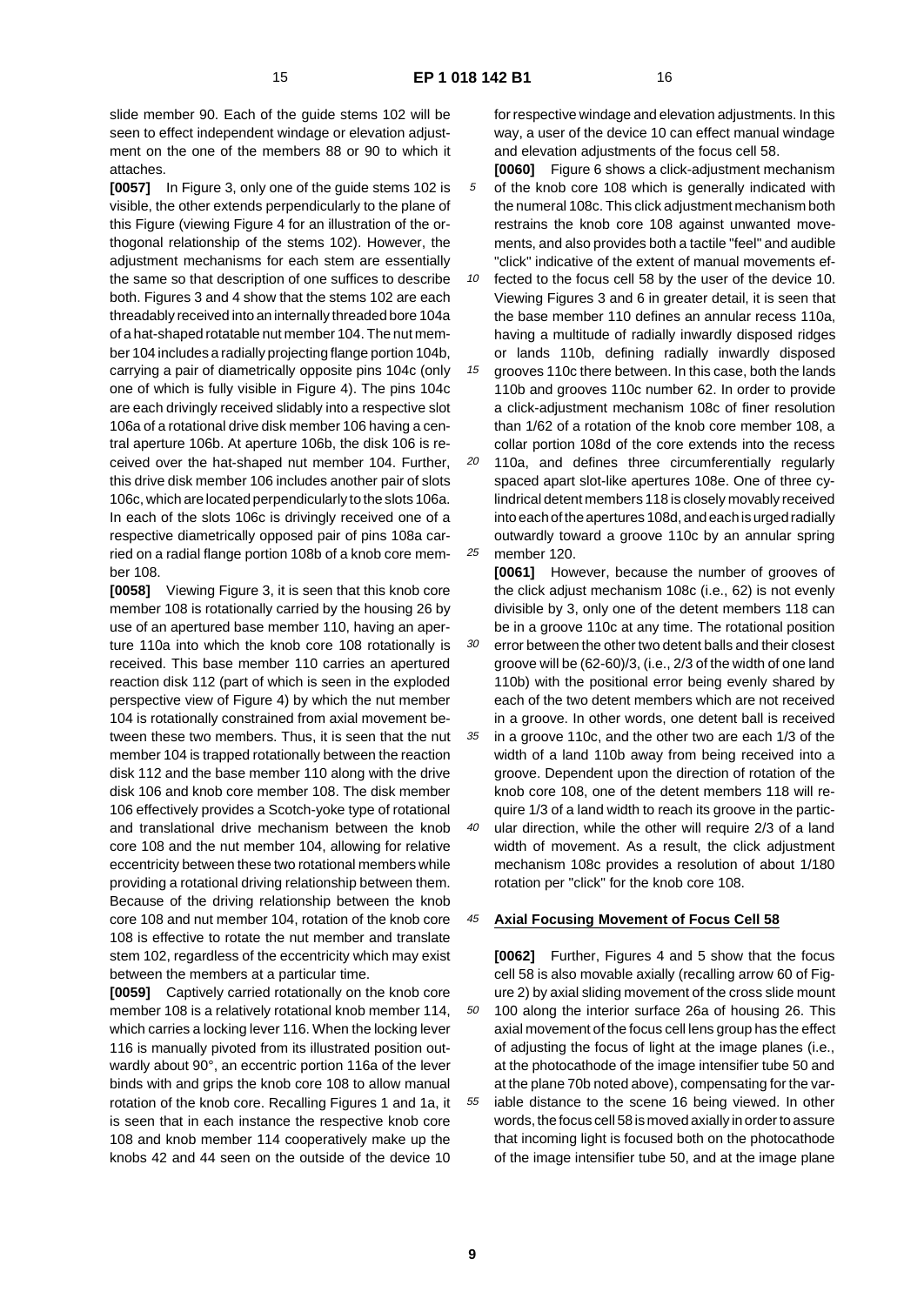70b. From an infinity-focus position for the focus cell 58, the axial movement of the focus cell 58 required in order to accommodate all other closer distances for focusing of the device 10 need only be about 0.050 inch or less. It will be recognized in this respect that the device 10 is intended to focus from infinity to as close as about 50 yards. Focusing of device 10 at distances closer than about 50 yards is not necessary.

**[0063]** In order to provide such axial movement of the focus cell 58, the housing 26 provides a boss 122 having a bore 122a into which a pin 124 is pivotally received. Outwardly, the housing 26 may have a slight protrusion 122b for boss 122. The pin 124 is secured to and pivotally supports a somewhat curved lever 126. The lever 126 has another pin 128 spaced from pin 124 on the centerline of the body 88 and received pivotally and slidably into a transverse slot 130 defined by cross slide mount 100. The lever 126 curves to wrap partially around the body 88, and at a distal end portion 126a includes a slot 126b extending generally parallel with the pins 124 and 128. Movably received into the slot 126b is a pin 132a carried by the internal rotational portion 132 drivingly connected to the focus knob 40.

**[0064]** In view of the above, it is easily seen that rotation of knob 40 drives the portion 132 in rotation, and that pin 132a gyrates, driving the lever 126 in oscillatory pivotal movement. These pivotal movements of the lever 126 are translated into axial movements of the cross slide mount 100 by pin 128 operating in slot 130. Thus, the user 12 can adjust the focus of the focus cell lens group 58 to account for differing distances to the scenes 16 which the user may want to view.

### **Laser Injection for Laser Range Finding**

**[0065]** Returning to a consideration of Figure 7, it is seen that the prism assembly 66, including portion 68, is associated with a laser light projection assembly 134. This laser light projector assembly originates a laser light pulse, which when projected outwardly into the scene 16 via the objective lens 28, becomes pulse 22. In order to provide a pulse of laser light projected from the prism assembly 66 forwardly through the objective lens 28, as is indicated with arrowed numeral 22a, the assembly 134 includes a laser diode 136, which when energized provides a pulse of laser light indicated with numeral 22b. Preferably, this laser light pulse has a wavelength of about 820 nm, which is in the infrared portion of the spectrum and is not visible to humans. The pulse of light 22b is projected through a stationary lens 138 toward a selectively movable lens 140. Lens 140 is illustrated in solid lines in Figure 7 in its position to provide a "pencil beam" of projected laser light as pulse 22, recalling Figures 1 and 1a and the discussion concerning objects in the scene 16 which may be different in reflection of laser light and which may be selected for laser ranging in the scene 16. The lens 140 is selectively moveable under control of the user 12 between the position in solid lines in Figure

7 and an alternative position shown in dashed lines in this Figure.

5 **[0066]** In the dashed line position of lens 140 in Figure 7, the lens 140 causes the pulse of light 22 to have a divergence of about 2 degrees. This causes the laser light pulse 22 to illuminate a portion of the scene 16 which varies in size according to the distance between the device 10 and the scene 16. Understandably, by selection of the area of the scene illuminated by the laser light

10 pulse 22 in view of the magnitude of the reflection from the object to which laser range finding is being performed, the user 12 can choose a combination of object(s), reflection intensity, and area of illumination giving the best possible laser range finding results.

15 **[0067]** The light of laser light pulse 22b is projected by lens 140 into the prism member 68a, and reflects from coating 68d upwardly to prism assembly 66. In the prism assembly 66, the laser light pulse 22b is incident upon the coating portion 66d', which for this wavelength of light

20 provides an almost perfect reflection of about 99 percent. Consequently, the laser light pulse 22b is directed forwardly, and exits the prism assembly 66 as laser light pulse 22a, as noted above. Viewing now Figure 8, it is seen that the coating portion 66d (including portion 66d')

25 30 provides a nearly perfect reflection at the shorter wavelengths of visible light which must be reflected from this coating downwardly to pass to eyepiece 30. At the longer infrared wavelengths, the coating 66d has a low magnitude of reflection, and has a transmissibility weighted

over the wavelengths to which the image intensifier tube 50 is responsive of about 70%.

**[0068]** Further, viewing the ray trace of Figures 2a and 2b, it is seen that a significant portion of the light which is focused at the image tube 50 passes around the portion

35 of interface 66c where the area of coating 66d' is located. Accordingly, each area of the photocathode of the image tube 50 will receive sufficient light that a significant shadow is not cast by the coating portion 66d'. Considered from an optical analysis approach, the light received in

40 the center of the image tube will be about 91% of the possible light level were the coating 66d' not present. In other words, the image provided by image tube 50 does not have a shadow or darkened area because of obscuration from coating portion 66d'.

45 **[0069]** Again, at the longer light wavelengths centered around the 820nm wavelength for laser light pulse 22, it is seen in Figure 8 that the coating 66d' has a magnitude of reflection which averages better than 80 percent. Accordingly, the laser light pulse 22b from laser diode 136

50 is reflected from the coating 68d at interface 68c, and from coating 66d' at interface 66c, to be projected forwardly as pulse 22a (viewing Figure 7) and to become pulse 22 when it is projected from the objective lens 28 into the scene 16.

55 **[0070]** Further considering this projection of pulse 22, it is seen that the laser light 22b/22a has a path outwardly of the device 10 through the focus cell group 58 and through the other lenses leading to and through objective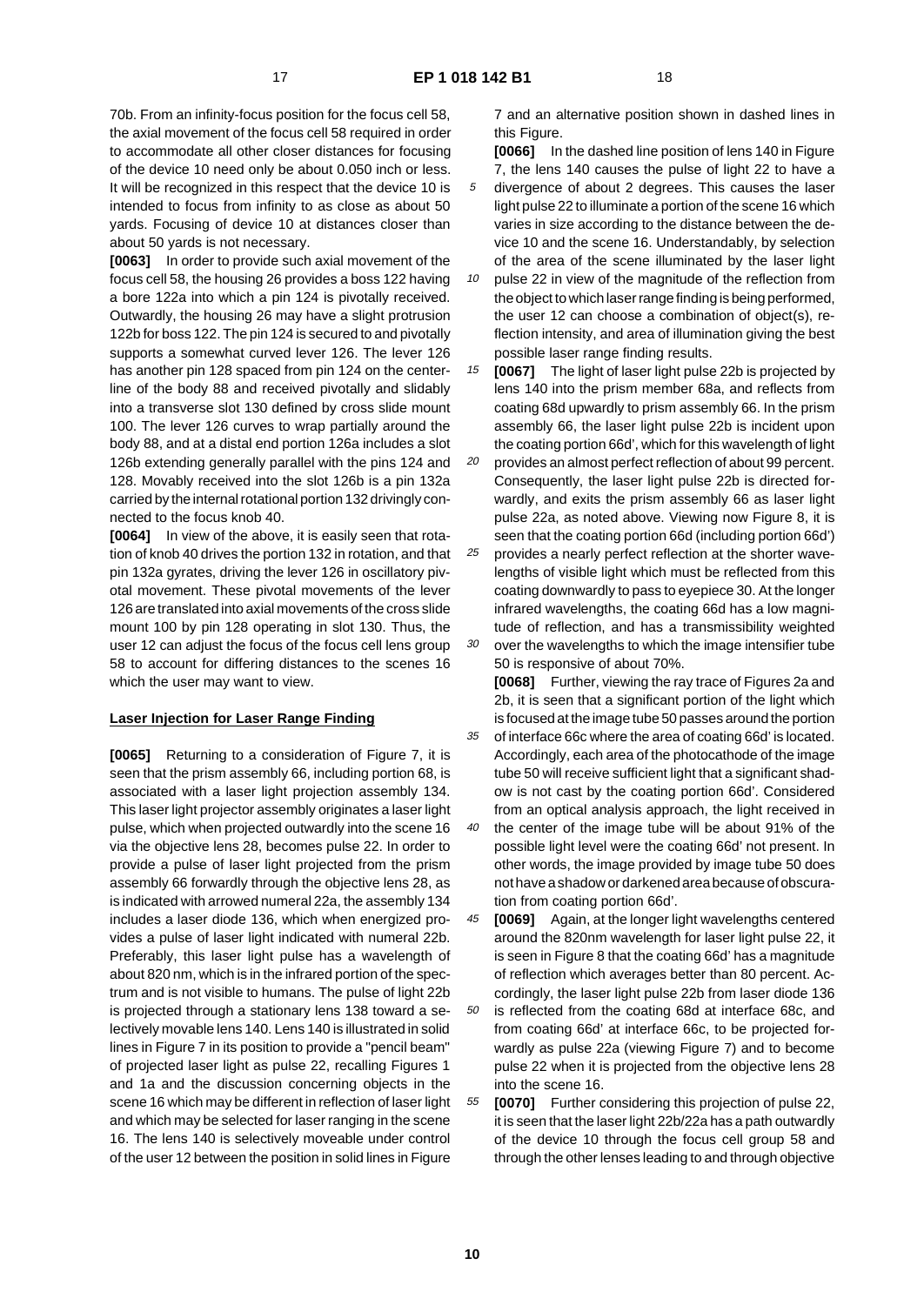lens 28 which is opposite to the incoming light from the scene 16. In view of the description above of how movements of the focus cell lens group 58 in the lateral directions (i.e., X-Y movements) are effective to move the viewed scene as perceived through the objective lens, it will be understood that these movements of the focus cell lens group simultaneously move the projected laser light 22 in the scene 16. During manufacture of the device 10, the point of projection of laser light 22 is aligned with the center of the scene 16 (i.e., with the center of the reticule pattern seen in Figure 11). In this way, a user of the device can select an object with which to perform a laser range finding operation by setting the reticule pattern on this object and commanding a LRF operation.

**[0071]** Additionally to the above, as the user of the device 10 makes windage and elevation adjustments of the device to account for variations in mounting of the device on the weapon, and for ballistic differences in the ammunitions and projectiles employed, these adjustments simultaneously "steer" the laser range finding light 22 in the scene 16. In other words, the projected laser light 22 always coincides with reticule 82.

#### **Imaging using Image Intensifier Tube 50**

**[0072]** Further to the above, it will be recalled that although the device 10 may provide to a user an image entirely in visible light received by objective lens 28, the alternative mode of operation is imaging by use of image intensifier tube 50, either alone (i.e., as a night vision device), or as an adjunct to the visible-light image. To this end, the power supply circuit 52 is provided in order to operate the image intensifier tube 50. This power supply circuit provides for a constant voltage level (preferably of -800 volts) to be provided to the photocathode of the tube 50, and to be gated on and off in a duty cycle in order to control the brightness of the image provided by the tube 50. This duty cycle may be variable and may be automatically controlled (as will be seen), or may be manually controlled. This aspect of control of the brightness level of the image provided by tube 50 may be controlled by switches 38, one of which may serve as a "brightness increase" slew switch, and another of which may serve as a "brightness decrease" slew switch. Alternatively, an analog type of manual control for brightness may be provided on the outside of housing 26 where it is accessible to the user 12. Such an analog control may take the form of, for example, a rotational knob which by its rotational positions controls the brightness of the image from tube 50.

**[0073]** Under use conditions of comparatively high brightness, but which are still too dim to provide a good image by natural light alone, the user of the device 10 can supplement the natural light image provided by the device 10 by also operating the image intensifier tube 50. Under these use conditions, the image tube 50 may have a lower brightness level. Conversely, on a dark night, the image tube may be operating with a high brightness level. On the other hand, during day-time imaging, the image intensifier tube may have its brightness level turned completely down. In other words, the duty cycle gating of constant -800 volts to the photocathode of the

- 5 tube 50 may be as low as 1 x  $10^{-4}$ % This allows the image tube 50 to provide an image in full day light, and to still be used as a sensor for laser range finding operations, as will be further explained.
- 10 **[0074]** During day-time uses of the device 10 with image tube 50 turned on, the user will most preferably employ an optical band-pass notch filter (to be further described below). Such a filter has the advantage of significantly decreasing or removing wavelengths of light from that light reaching image tube 50 other than right around

15 the wavelength selected for laser light 22. In this case, that wavelength is preferably 820nm. Even with such a filter introduced into the optical pathway leading to the tube 50, the duty cycle of the tube may be turned down by the user because the day-time scene is so rich in pho-

20 tons. The image tube 50 can still provide a supplemental image from the light which does reach it, but its response during laser range finding operations is considerably improved because of an improved signal to noise ratio.

25 **[0075]** Accordingly, it is seen that the duty cycle setting for the tube 50 is variable, and may be at a low setting at a time when the user 12 wants to perform a laser range finding operation.

### **Image Intensifier Tube Operation**

#### **and Laser Range Finding Operation**

35 40 **[0076]** Recalling the above, it will be seen that the user 12 may want to perform a laser range finding (LRF) operation using the device 10, and further may want to perform this LRF operation at a time when the duty cycle of the image intensifier tube 50 has been turned down by the user. In order to allow the brightness level adjustment for the image intensifier tube 50 the power supply 52 provides a constant voltage level, preferably about -800

volts, which can be supplied to the photocathode of the tube 50. Further, this power supply circuit gates this constant voltage level on and off of connection to the photocathode at a constant selected frequency in a duty cycle.

45 50 This duty cycle may be variable or may be a selected constant value of duty cycle. The duty cycle level at which the constant voltage level is connected to the photocathode of the tube 50 largely controls the brightness level of the image provided by this tube (gain at the microchannel plate also has an effect, as those ordinarily skilled

55 will appreciate). **[0077]** As pointed out above, the duty cycle for gating of the photocathode of image tube 50 may be varied by use of manual controls available to the user of the device 10. For example, in response to manipulation of the slew switches noted above, the user may control brightness for the tube 50. Preferably, the duty cycle frequency is 50Hz in order to avoid any visible flicker in the image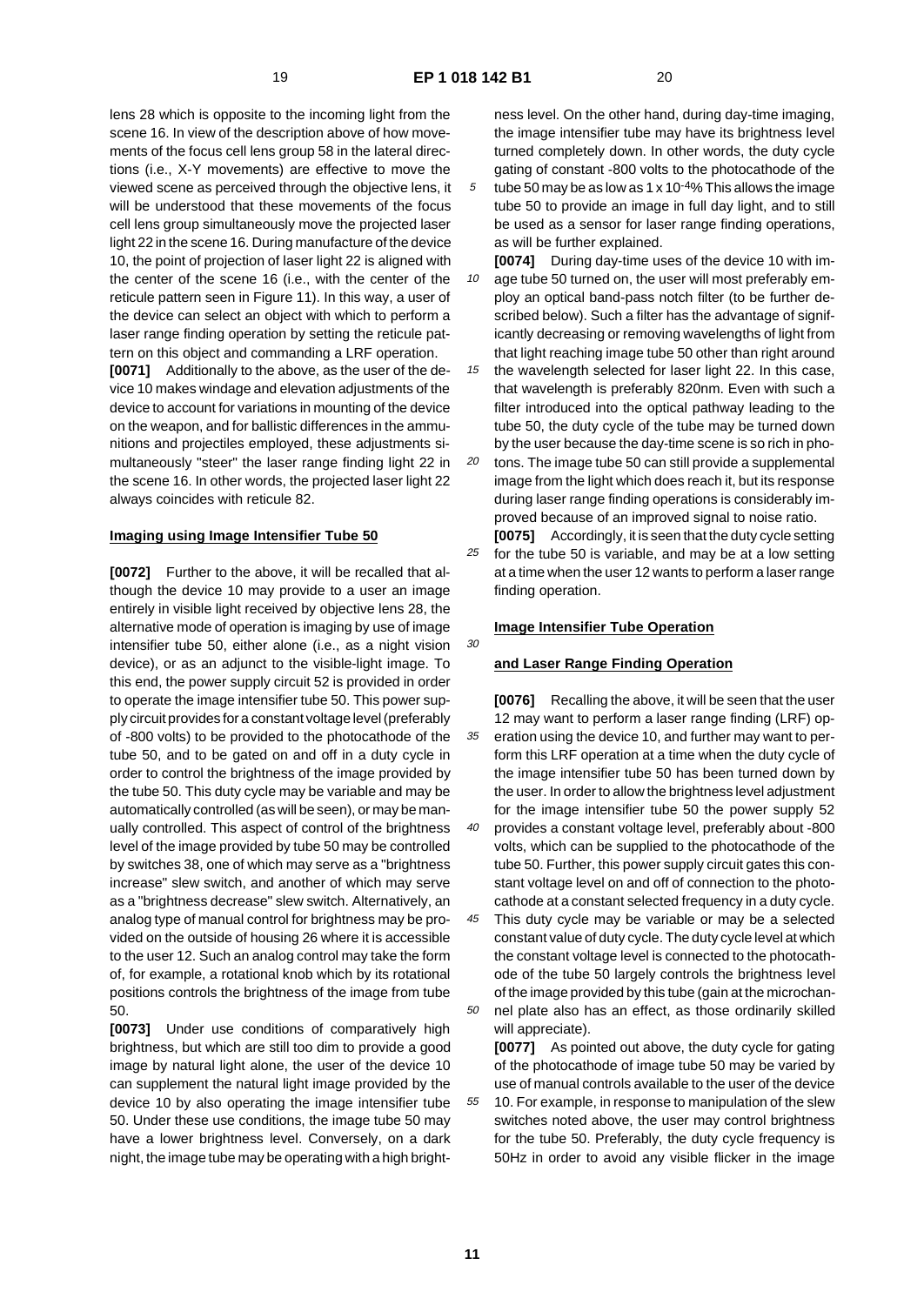**[0078]** Conversely, it should be kept in mind that when the duty cycle for image tube 50 is 100%, the image intensifier tube 50 provides its maximum gain and maximum brightness for the image provided by this tube. Alternatively, the user 12 may select a lesser brightness depending on the use conditions for the device 10 and the user's preferences by commanding the duty cycle to be a lower value (i.e., less than 100% and as low as 1 x 10-4%) by use of slew switches 38.

**[0079]** Now, viewing Figure 9 it is seen that the portion 142 depicts a voltage gating wave form at the photocathode of the image intensifier tube 50 which may apply either when the user 12 has turned down the brightness of the tube 50 to some selected level, or which may represent a fixed duty cycle for the device 10 (for example, under day-time conditions). In the depicted case, the duty cycle is about 20%, which is merely exemplary. The point is that the duty cycle is less than 100% to control the brightness of the image provided by tube 50. As is seen in the portion 142 of this graph, the voltage wave form includes a peak 144 substantially at -800 volts indicating the connection of the photocathode to the constant voltage level provided by power supply 52. Following each peak 144 is an interval 146 of open-circuit voltage decay because the power supply circuit 52 opens connection of the photocathode to the -800 volt supply, and voltage decays at a natural capacitor-discharge open-circuit rate. The magnitude of this open-circuit voltage decay is not great because the time interval is short (i.e., about 1/50th second for a 50Hz frequency of duty cycle gating).

**[0080]** The power supply 52 in this instance is placing charge on a virtual capacitor existing within the image intensifier tube 50 between the photocathode and a microchannel plate of the tube. Next in each duty cycle as is indicated at 148, the power supply 52 connects the photocathode to a constant relative-positive voltage level of about +30 volts to effect a "hard turn off" of the photocathode. In other words, when connected to the relative positive voltage level, the photocathode of the tube 50 is not responsive to photons of light to release photoelectrons in the tube. Preferably, this constant positive voltage level is about +30 volts relative to the front face of the microchannel plate in the tube 50. Because the tube has a time interval in each duty cycle during which it is not responsive to photons of light, the brightness of the image provided by the tube 50 is decreased.

**[0081]** However, it will be noted that when the brightness and gain of the tube 50 are turned down, the tube is also not providing its best amplification in its prospective use as a sensor during laser range finding operations. Considering now Figures 9 and 10 together, it is seen that the device 10 includes a laser range finding control circuit 150 which at a microprocessor portion 152 receives a LRF control input from the user 12 via a switch 38 commanding the device 10 to perform a laser range finding operation. In response to this LRF control input, the control circuit 150 commands the power supply 52 to switch the photocathode of the image intensifier tube 50 momentarily to the +30 volts. This connection is indicated on Figure 9 at 154, and is followed after a selected time interval by connection of the photocathode to the -800 volts constant level provided by the power supply 52 for a subsequent time interval. This connection is indicated at 156 on Figure 9. In the interval while the photocathode is connected to the +30 volts level, the control

10 circuit 150 provides an input to the laser diode 136 via a laser power supply 158. The laser diode 136 responsively provides the pulse of laser light 22b, which will become the pulse 22 projected via the objective lens 28 into the scene 16, as described above. A sensor 160 senses the

15 pulse 22b, and provides a starting command to a timer 162.

20 25 **[0082]** The laser light pulse 22 is projected into the scene 16 as described above during the time interval after the photocathode of the image intensifier tube 50 has been momentarily connected to the +30 volt level from power supply 52. More particularlyl, the sequence of these events includes shut down of oscillators 185 and 210, simultaneously with gating " off" of the photocathode of the image intensifier tube 50. At this same time, the microchannel plate of the image intensifier tube 50 is

switched to a high gain voltage level from MCP multiplier 188. Next, after a time interval of about 3 ms, the photocathode of the image intensifier tube 50 is gated back "on" to the voltage level from multiplier 186a. Next, after

30 about 200 ms time interval, which is necessary to " settle" the voltage level on the photocathode, the laser fires, and detector 160 detects the firing of the laser pulse and starts timer 162. After a short time interval which is necessary for the laser light pulse to travel into and be partially re-

35 flected from objects in the scene, the image intensifier tube 50 detects the pulse of reflected laser light and provides the signal necessary to stop timer 162 (i.e., by connection 224 into amplifier 222).

40 **[0083]** In the time interval for return of the reflected laser light pulse, the control circuit 150 provides an input command to an actuator 164. The actuator 164 moves a spatial filters 166 into the light path (i.e., the path for light 28a(ir)) between prism 66 and image intensifier tube 50. Possibly, two or more alternative spatial filters may

45 50 be provided (i.e., with differing sized of apertures), the selection of a particular one being dependent upon the position of lever 46. These spatial filters are essentially opaque blocking plates or shutters which define a central aperture allowing reflected laser light to be returned to the image intensifier tube from a selected central portion

55 of the scene 16. The size of the portion of the scene 16 from which reflected laser light is received at tube 50 is dependent upon the size of the aperture in the spatial filter 166. For example, one of two alternative spatial filters 166 may have an aperture of about 2 mm., while the

other may have a larger aperture of about 12 mm. **[0084]** Also, dependent upon the position of lever 48, an optical filter 168 may be manually moved into the light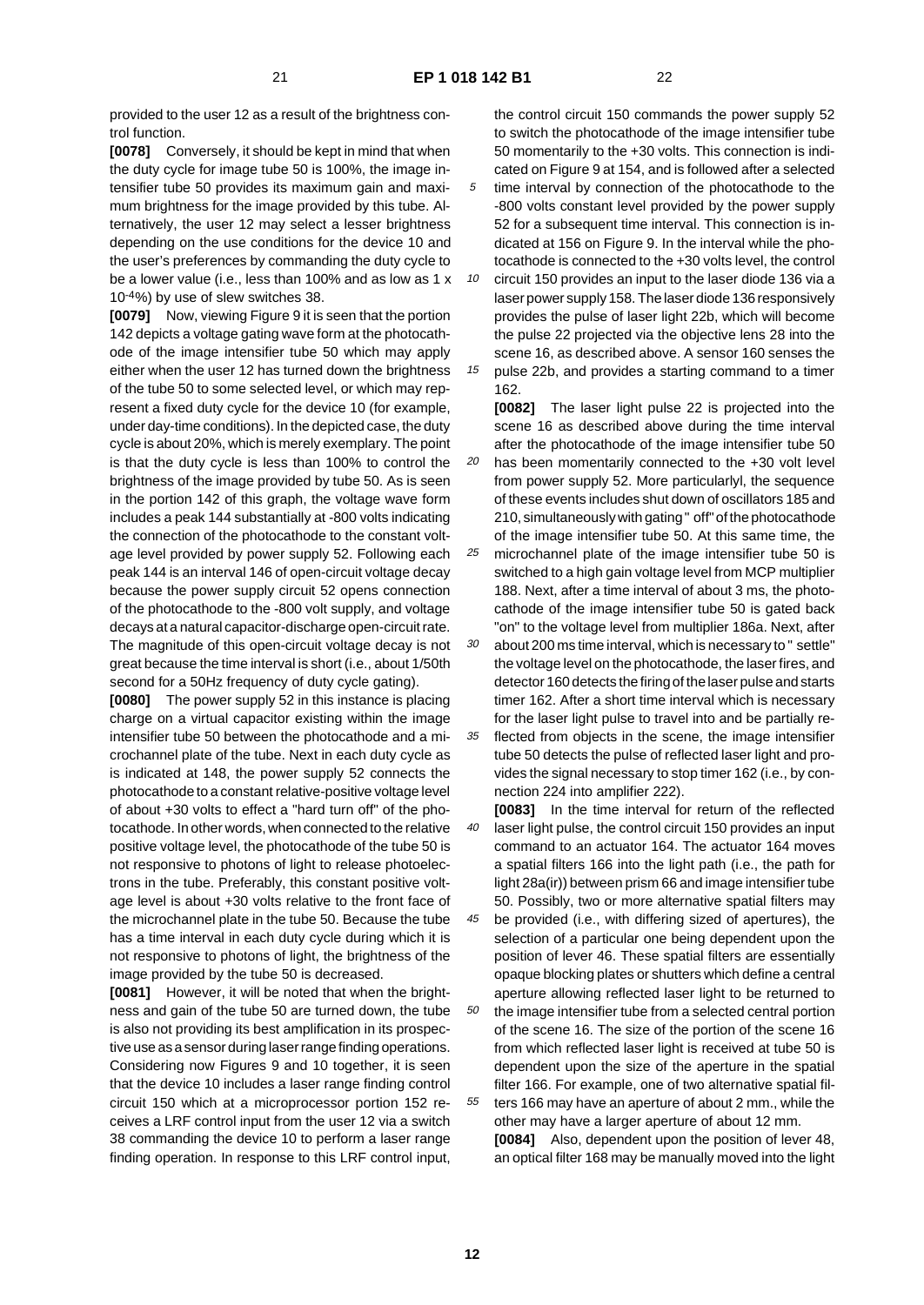path between prism 66 and image intensifier tube 50. The optical filter 168 is a notch-transmission type, and transmits light substantially at the 820 nm wavelength of the laser diode 136 (i.e., the wavelength of pulse 22) while partially blocking wavelengths other than this. Again, during day-time laser range finding operations, use of the optical filter 168 assists in filtering out other adjacent wavelengths of infrared light which may be rich in the day-time scene, and thus improves the signal to noise ratio for the image intensifier tube 50 in its mode of operation as a sensor for laser range finder operation and also for imaging in day time.

**[0085]** Further, as is described above the returning laser light 24 reflected from an object in the scene 16 is received by image tube 50 after the photocathode has been connected to the -800 volt level (i.e., after time instant 156 of Figure 9) and is very responsive to the returning laser light. The connection to the -800 volt level indicated at 156 is maintained for a sufficient time interval to insure that the returning laser light pulse is received by the tube 50 while the photocathode is highly responsive to photons. Further, the microchannel plate of the image tube 50 has a voltage differential applied across it which makes it have a high gain level. As may be appreciated, the microchannel plate for imaging purposes may have a differential voltage applied which is less than the full high-gain differential voltage level. This may be the case, for example, because viewing conditions are bright, or because a bright source of light is present in the viewed scene. Regardless of the reason for the microchannel plate of the image tube having less than the high-gain level of voltage differential applied, when a LRF operation is commanded, this differential voltage across the microchannel plate is changed to a high-gain level substantially simultaneously with the application of the high-response voltage to the photocathode (i.e., at moment 156 in Figure 9).

**[0086]** Considered again, it is seen that in response to the reflected portion 24 of the laser light pulse 22, the tube 50 experiences an electron pulse which provides a current flow from the screen and is sensed by a connection through the power supply 52 into timer 162. The timer thus stops, with the interval of its operation measuring the time required for light to travel to and from the scene 16. This measured time interval is read by microprocessor 152 and the distance to the scene is calculated using the speed of light as a measuring standard. The microprocessor 152 then provides a range output via the display 76. As mentioned above, the display provides an image which shines though the reflector 70 and combiner prism 78 and is visible to the user 12 in eyepiece 30.

**[0087]** As Figure 9 depicts, after the connection of the photocathode of the image tube to the -800 volt level in anticipation of the receipt of the returning laser light pulse 24, and after a sufficient interval to insure reception of the reflected laser light pulse, the power supply 52 then resumes the gating operation indicated at 142', which is a continuation of what ever gating operation had been

going on prior to the LRF operation in order to control image brightness and gain of the tube 50 for the user of the device 10. After the LRF operation, the spatial filter is also withdrawn from the light path by actuator 164.

5 **[0088]** Figure 11 provides a representative example of the image provided by the device 10, which includes the reticule image 82a provided by reticule plate 82, and range information 76b provided by LED display 76. As is seen on Figure 11, the LED display 76 also provides (if

10 applicable) an illuminated indicator 170, which will be blinking if the batteries of the device 10 are running low on power. Also, optionally, the device 10 may include an external infrared spot light illuminator 172 (best seen in Figure 1a) which projects a beam of infrared light 172a

15 into the scene 16 in order to provide illumination under extremely dark conditions. That is, during such extremely dark conditions as may exist within a tunnel or inside of a building basement without windows, not even the image intensifier tube 50 will provide an image without some

20 supplemental infrared light illumination. Under these conditions, the user of the device 10 may turn on the illuminator 172, and the illuminator warning indicator 174 seen in Figure 11 will remind the user that this illuminator is on. Because the infrared light provided by the illuminator

25 172 is also visible to others having night vision equipment and may reveal the presence and position of the user 12, such supplemental illumination is generally used only intermittently.

30 35 40 **[0089]** Figure 12 provides a fragmentary view similar to a portion of Figure 2a of an alternative embodiment of the device 10. In order to obtain reference numerals for use in describing this alternative embodiment, features which are the same or which are analogous in structure or function to features described or depicted above, are referenced on Figure 12 using the same numeral used above, and increased by one-hundred (100). Not all features having a reference numeral mentioned below are seen in Figure 12. In cases where a feature not seen in Figure 12 is referred to, the feature of Figures 1-11 having this numeral (i.e., minus 100) is indicated.

**[0090]** Viewing Figure 12, it will be understood that a device 110 includes an objective lens 128 admitting light to a lens double 154a and 154b (none of these being shown in Figure 12). The lenses 128 and 154 pass light

45 to an a-focal lens group including lenses 156a-156d. Collimated light provided by the lens group 156 is received by a movable focus cell lens group 158. However, in contrast to the embodiment depicted and described above, the focus cell lens group 158 is movable only axially for

50 55 focusing, and is not at all movable laterally or vertically of the sight 110 for windage and elevation adjustment. In order to provide for movement of the image received via the objective lens 128 relative to the reticule plate of the device 110, the device includes two pairs of relatively rotatable Risley prisms, respectively indicated with numerals 180, and 182. Each prism in each set of prisms is selectively counter rotatable relative to the other prism in the set, and each prism set has a null position in which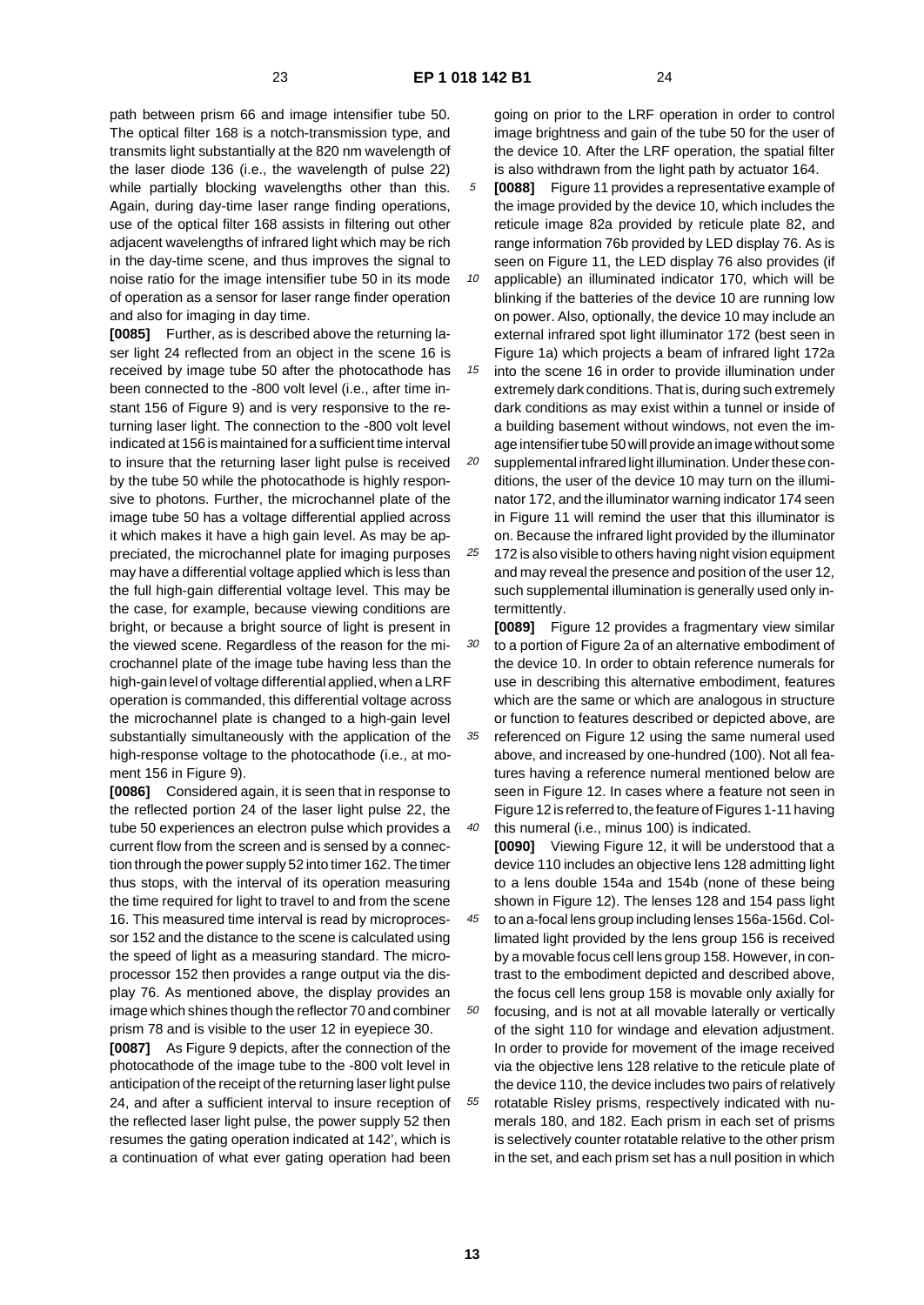light enters and leaves the prism set in rays which are parallel and without offset from one side of the prism set to the other.

**[0091]** However, as the prisms in each prism set 180 or 182 are counter rotated relative to one another, the light traversing the prism set is off set along a particular axis. The prism set 180 has its null position arranged so that relative rotation of the prisms in this set results in a lateral offset of the light traversing this prism set. This prism set 180 is connected to the windage adjustment knob 142 (not seen in Figure 12) to relatively rotate the individual prisms of this set in counter rotation with the particular direction of counter rotation dependent upon which way the knob 142 is rotated. Consequently, the image provided via objective lens 128 is moved in a lateral (i.e., windage adjustment) direction.

**[0092]** Similarly, the prism set 182 is connected to the elevation adjustment knob 144 to relatively rotate in opposite directions dependent upon which way the elevation adjustment knob is turned by the user of the device. As a result, when the elevation adjustment knob is rotated the image received via objective lens 128 is moved in a vertical (i.e., elevation adjustment) direction. Because each set of Risley prisms 180 and 182 is independently adjustable (i.e., counter rotatable) without effect on the other set of prisms, the windage and elevation adjustments effected by a user in the device 110 have no effect on one another. Also, because the Risley prisms 180 and 182 are disposed in collimated light space between the afocal lens set 156 and the focus cell lens set 158, none of the windage, elevation, or focus adjustments of the device 110 has any affect on the others (the latter adjustment being effected by axial relative movement of the focus lens groups 158 - recalling the description above). **[0093]** Turning now to Figure 13, an exemplary circuit diagram for a power supply and control circuit 150 for device 10 is depicted. In this drawing Figure, the photocathode (PC), microchannel plate (MCP), and output electrode (i.e., the screen) are indicated with reference numerals 50a, 50b, and 50c, respectively. Considering Figure 13, it is seen that the circuit 150 includes a power source, which in this case is illustrated as a battery 184. Recalling the description above, the battery 184 may be housed in portion 32 of the housing 26. Considered generally, the circuit 150 includes an oscillator 185 associated with a transformer primary winding indicated with character T1. This transformer has other secondary windings indicated at various locations in Figure 13 for providing power within the circuit and for receiving feedback. These other windings of transformer T1 are also indicated with the same reference character. Oscillator 185 is controlled by a regulator circuit 185a receiving a control signal from a feedback circuit 185b with an associated feedback winding of transformer T1.

**[0094]** Circuit 150 also includes three voltage converters or multipliers, respectively indicated with the numerals 186, 188, and 190, each having a transformer secondary winding in association, as is seen in Figure 13. The voltage multiplier 186 for the photocathode 50a actually includes two separate voltage converters providing respective differing voltage levels, and indicated with the numerals 186a and 186b. Preferably, voltage converter 186a provides a voltage level of about -800 volts, while

voltage converter 186b provides a level of about +30 volts referenced to the voltage level provided at a first face of the microchannel plate 50b, as will be seen. The voltage converter 188 provides a differential voltage across the

10 opposite faces of the microchannel plate 50b. That is, this voltage differential is applied across surface conductive electrode coatings on these faces of the MCP 50b, as those skilled in the pertinent arts will understand.

15 **[0095]** A tri-stable switching network 192 switches controllably between alternative positions either conducting the photocathode 50b to voltage multiplier 186a, to voltage multiplier 186b, or to an open circuit position, all via the conductive connection 192a. In other words, the switching network 192 alternatingly connects the photo-

20 cathode 50b of the tube 50 to a constant voltage source at about -800 volts, or to a constant voltage source at about +30 volts relative to the front face of the microchannel plate, or to an open-circuit condition, as will be further seen. The open circuit interval of time employed

25 in the present embodiment between connections of the photocathode 50b to the two voltage sources 186a and 186b is used for purposes of energy efficiency, and is optional. A duty cycle gating control 194 controls the switching position of the switching network 192, and re-

30 ceives as inputs a gating trigger timing control signal from a gating timing generator 196 via a day/night switch 196a, and a control signal via a conductor 198 from a LRF control logic unit 200. During day-time operation of the device 10, the switch 196a is closed, and the gating timing gen-

35 40 erator 196 controls voltage gating to the photocathode 50a to effect a fixed duty cycle during imaging operations of the image intensifier tube 50. However, this gating timing control can be temporarily superseded by operation of the LRF control logic unit 200 during a LRF operation, as will be seen.

**[0096]** As will also be seen, during night-time operations of the image tube 50 for imaging, the circuit 150 provides a non-gated operation of the photocathode 50. Under such night-time non-gated operating conditions,

45 an automatic brightness control (ABC) circuit 202 receives on conductor 202a a feedback input indicative of screen current from screen 50c, and on conductor 202b provides a control input to a summing junction 204. This summing junction 204 also receives an input from a feed-

50 55 back circuit 206 responsive to the voltage applied to microchannel plate 50b by voltage converter 188. The summed inputs to junction 204 provide an input to a regulator circuit 208 controlling an oscillator 210 associated with a transformer indicated with the character T2. This transformer has other winding also indicated on Figure 13 with the reference character T2.

**[0097]** Oscillator 210 receives power from battery 184, so this battery appears twice on Figure 13, although it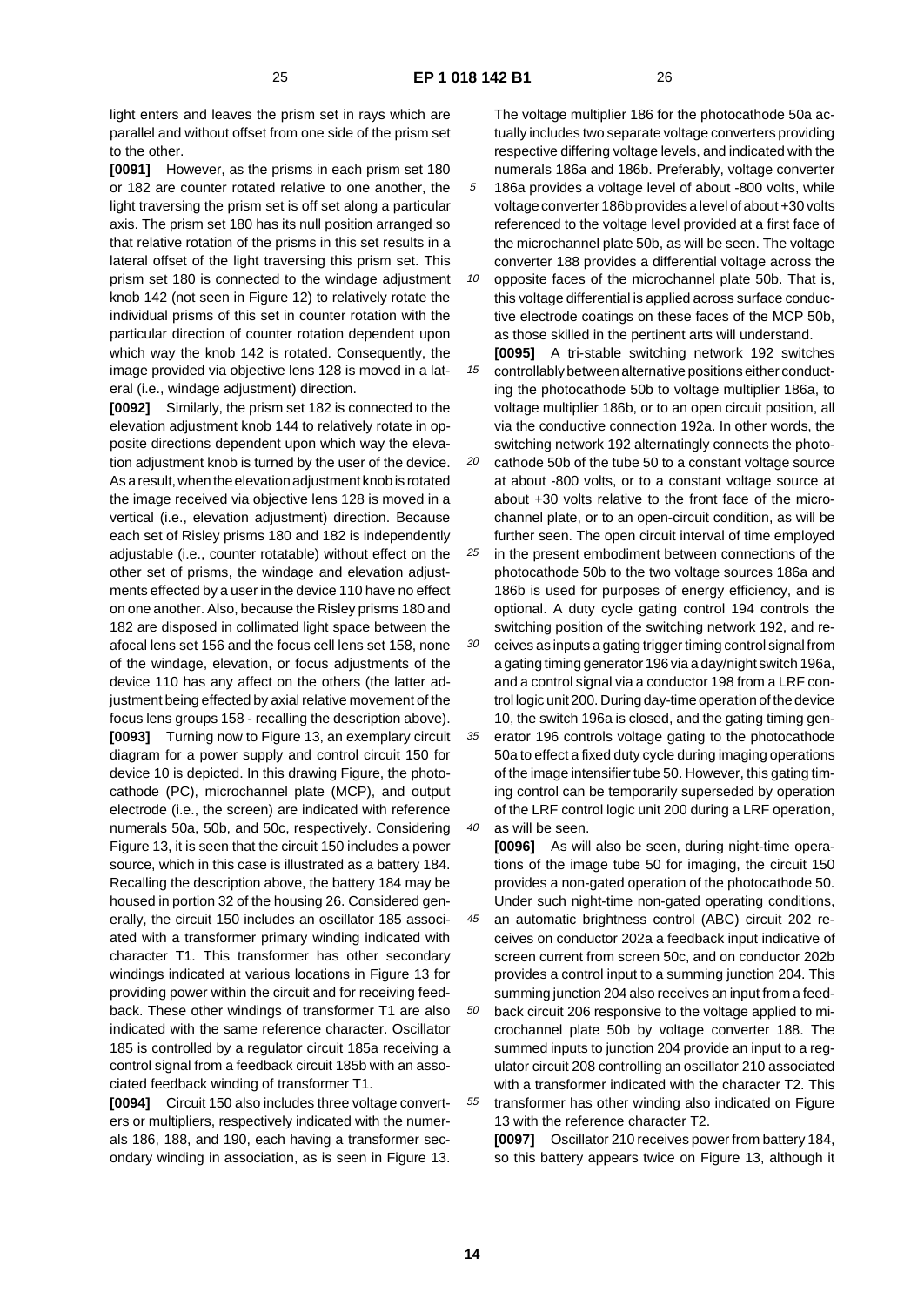**[0098]** During night-time operations of the device 10 for imaging, the ABC control circuit 202 provides a reduction in the voltage differential on MCP 50b provided by voltage converter circuit 188 in response to the level of screen current sensed by connection 202a. This decrease in microchannel plate differential voltage reduces the gain of the microchannel plate 50b, and is effective to reduce the brightness of the image provided by the image tube 50. This type of ABC function is generally conventional and will be understood by those skilled in the pertinent arts without further explanation. However, it is important to note that the LRF control logic unit 200 has a control output via branched conductor 212 to both oscillators 185 and 210. In the case of oscillator 185, this circuit is shut down during a LRF operation, and any reduction in voltage differential effected on MCP 50b for purposes of ABC is temporarily interrupted also for a LRF operation.

**[0099]** Further considering Figure 13, it is seen that the circuit 150 includes a manual LRF command input device (i.e., a push button 38 for example, which is available to user 12) by which the user can command the device to perform a LRF operation. This input device provides an input to LRF control logic unit 200, which responsively provides the outputs described above, and also provides an output to laser driver 216. This laser driver 216 powers laser diode 136 to provide laser pulse 22b. A sensor 160 detects the moment of beginning for laser light pulse 22b, and provides a " timer start" input to a high speed timer 162. This timer 162 responsively starts an interval time running, which will be ended in response to a " timer stop" signal provided by an amplifier 222. The amplifier 222 has a connection by conductor 224 with the output current from screen 50c of the image tube 50 and will provide the " timer stop" command in response to the electron pulse occurring when the reflected portion 24 of the laser light pulse 22 arrives at image tube 50. The resulting time interval for light to travel to and from the object in the scene is provided to range calculator 220, which uses the speed of light as a measuring standard and drives the display 76 to provide the range information as noted on Figure 11. It will be noted that the LRF control logic unit 200, timer 162, and calculator 220 may be implemented in the microprocessor 152 explained above with reference to Figure 10. For this reason a dashed-line box is illustrated on Figure 13, and indicated with numeral 152.

**[0100]** Having considered the structure of the circuit 150, further attention may now be given to its operation, and the cooperation of this circuit with the operation of the image intensifier tube 14 to provide imaging both in night-time and day-time conditions, as well as to provide LRF operations under both of these conditions. As will be seen, the circuit 150 may provide for a fixed day-time duty cycle, which is selected when switch 196a is closed,

and may also provide for the user to adjust the gating duty cycle of the image tube to control brightness manually during day-time uses of the device 10. This manual adjustment of brightness is provided by an optional duty cycle control circuit 226, which is responsive to a manual input device 228 to provide a duty cycle variation com-

- mand to the gating timing generator 196. A default value of duty cycle which is applied in day-time operation of the device 10 will be provided by the gating timing gen-
- 10 15 erator 196 in the absence of a command for another value of duty cycle. In response to an input from the user 12, which may be provided by use of switches 38 for example, the user may be allowed to provide a command input to the gating timing generator 196 via duty cycle control

circuit 226 to vary the duty cycle of the image tube 50, and thus to vary the brightness of the image provided by the tube 50 to the user in day-time conditions.

- 20 **[0101]** In each case, regardless of whether the image tube 50 is operating in night-time mode (i.e., with image brightness being controlled by circuit 202 using the method of reducing the voltage differential across the microchannel plate), or is operating in day-time mode (i.e., either with a fixed or manually-adjusted duty cycle - with image brightness being controlled by the method of con-
- 25 nection of voltages from sources 186a and 186b to the photocathode 50a in a duty cycle); as mentioned above, when a LRF operation is commanded the image tube is converted momentarily from its imaging function to a LRF sensor function. Upon the completion of the LRF function,
- 30 the tube returns to the same imaging mode previously existing. Particularly, when the user commands an LRF operation, the brightness control function of for the tube is suspended. Oscillators 185 and 210 are shut down, and the positive voltage level from voltage converter
- 35 186b is momentarily applied to the photocathode 50a in anticipation of the laser pulse 22b. When this laser pulse does occur, the image tube 50 will be unresponsive to any laser light back scattered in the device 10 because it has been subjected to a " hard turn off" . Next, full volt-
- 40 age from voltage converter circuit 186a is applied to the photocathode 50a to place it in a high-response condition preparatory to receipt of pulse 24. Also, the voltage differential across microchannel plate 50b is increased to a high-gain level.
- 45 **[0102]** In view of the above, it is seen that when the reflected light pulse 24 is received at the tube 50, an electron pulse occurs, which is sensed at conductor 224, and results in stopping the timer 162 to measure the lighttransit interval to and from the object selected for ranging.
- 50 The range information is provided to the user on display 76 (seen in Figure 11), and the device 10 then reverts to its previous imaging operation (with the previously used image brightness controls being restored) until the next LRF command is provided by the user.
- 55 **[0103]** While the present invention has been depicted, described, and is defined by reference to particularly preferred embodiments of the invention, such reference does not imply a limitation on the invention, and no such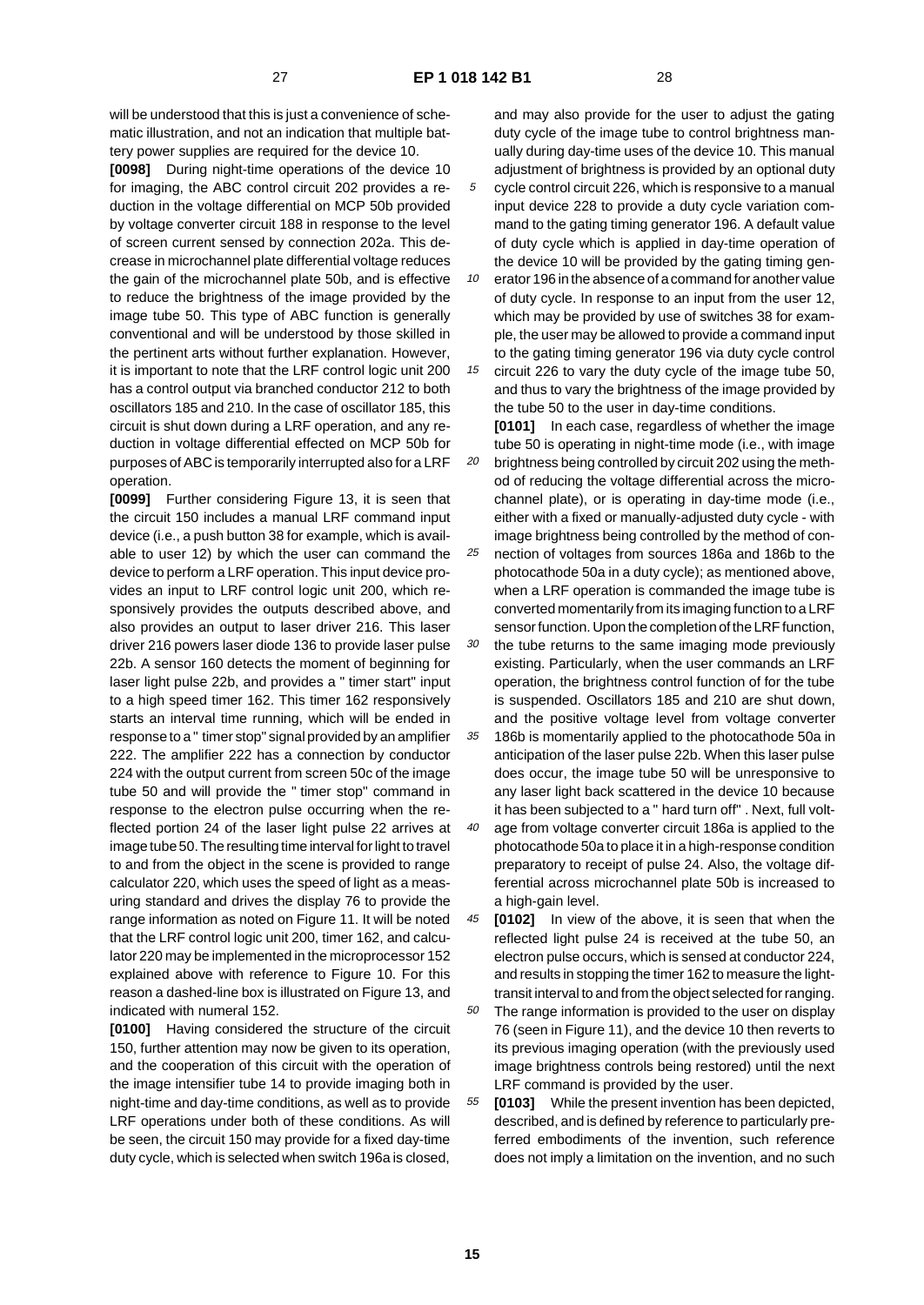15

20

30

35

40

limitation is to be inferred. The invention is capable of considerable modification, alteration, and equivalents in form and function, as will occur to those ordinarily skilled in the pertinent arts. The depicted and described preferred embodiments of the invention are exemplary only, and are not exhaustive of the scope of the invention. Consequently, the invention is intended to be limited only by the scope of the appended claims.

### **Claims**

**1.** A day/night viewer apparatus, comprising:

an objective lens (28) receiving light from a distant scene;

an eyepiece lens (30) providing an image of the distant scene;

an image intensifier tube (50) receiving light via said objective lens (28) and responsively providing a visible image available at said eyepiece lens (30), said visible image having a brightness level;

25 **characterized by** further comprising a power supply circuit (52) adapted to selectively provide in a first mode of operation a variable differential voltage to a microchannel plate (50b) of the image intensifier tube (50), and adapted to alternatingly supply in a second mode of operation differing voltage levels in a duty cycle to a photocathode (50a) of the image intensifier tube (50);

whereby the brightness of the image provided by the image intensifier tube (50) to a user of the device may be controlled selectively by operating said power supply circuit (52) alternatively in one of said first and second modes of operation.

- **2.** The apparatus of Claim 1 further including manuallyadjustable means for allowing a user of the device to adjust said duty cycle to be applied in said second mode of operation.
- 45 50 **3.** The apparatus of Claim 1 further including a voltage converter circuit providing said differential voltage to said microchannel plate (50b) of said image intensifier tube (50), and an automatic brightness control circuit effective to reduce said differential voltage in response to a current signal from said image intensifier tube (50).
- **4.** The apparatus of Claim 3 further including a laser light source for projecting a pulse of laser light (22) into the scene, a laser range finder control logic circuit (150), said laser range finder control logic circuit (150) having an input to said voltage converter circuit effective upon operation of a laser range finding com-

mand signal to temporarily discontinue reduction of said differential voltage on said microchannel plate (50b) during a certain time interval.

- 10 **5.** The apparatus of Claim 4 wherein said laser range finder control logic circuit (1500) includes a microprocessor based circuit implementing a high-speed timer, and a range calculator for laser range finding operations by use of said pulse of laser light (22).
	- **6.** The apparatus of any preceding claim, wherein the power supply circuit for said image intensifier tube (50) comprises a pair of alternative means for controlling brightness of said image provided by said image intensifier tube (50), one of said alternative means being operational in said first, night-time, imaging mode, and the other of said alternative means being operational in said second, day-time, imaging mode, respectively;
	- said one alternative means of said pair including a voltage converter circuit providing said differential voltage on said microchannel plate (50b) of said image intensifier tube (50), and a control circuit responsive to a current level from said image intensifier tube to control image brightness of said tube by selective reduction of said differential voltage;

said other alternative means of said pair including a pair of voltage source circuits, one of said pair of voltage source circuits providing a negative voltage and the other providing a voltage which is positive relative to a first face of said microchannel plate, a switching network alternating connection of said photocathode (50a) of said image intensifier tube between said pair of voltage source circuits in a duty cycle.

- **7.** The apparatus of Claim 6 further including manuallyadjustable means for allowing a user of the device to adjust said duty cycle to be applied in said daytime mode of operation.
- **8.** The apparatus of Claim 6 further including a laser light source for projecting a pulse of laser light (22) from the apparatus toward an object the range to which is to be determined, a portion of the projected laser light illuminating the object and being reflected back toward the apparatus; means for momentarily interrupting imaging operation of said image intensifier tube (50) and also of brightness control for said image provided by said intensifier tube and operating said image intensifier tube (50) in a high-response and high-gain condition respectively at said photocathode (50a) and microchannel plate (50b); means for detecting an electron pulse produced within said image intensifier tube (50) in said high-response and high-gain condition in response to said reflected portion of said laser light pulse (22); a timer measuring a time interval from projection of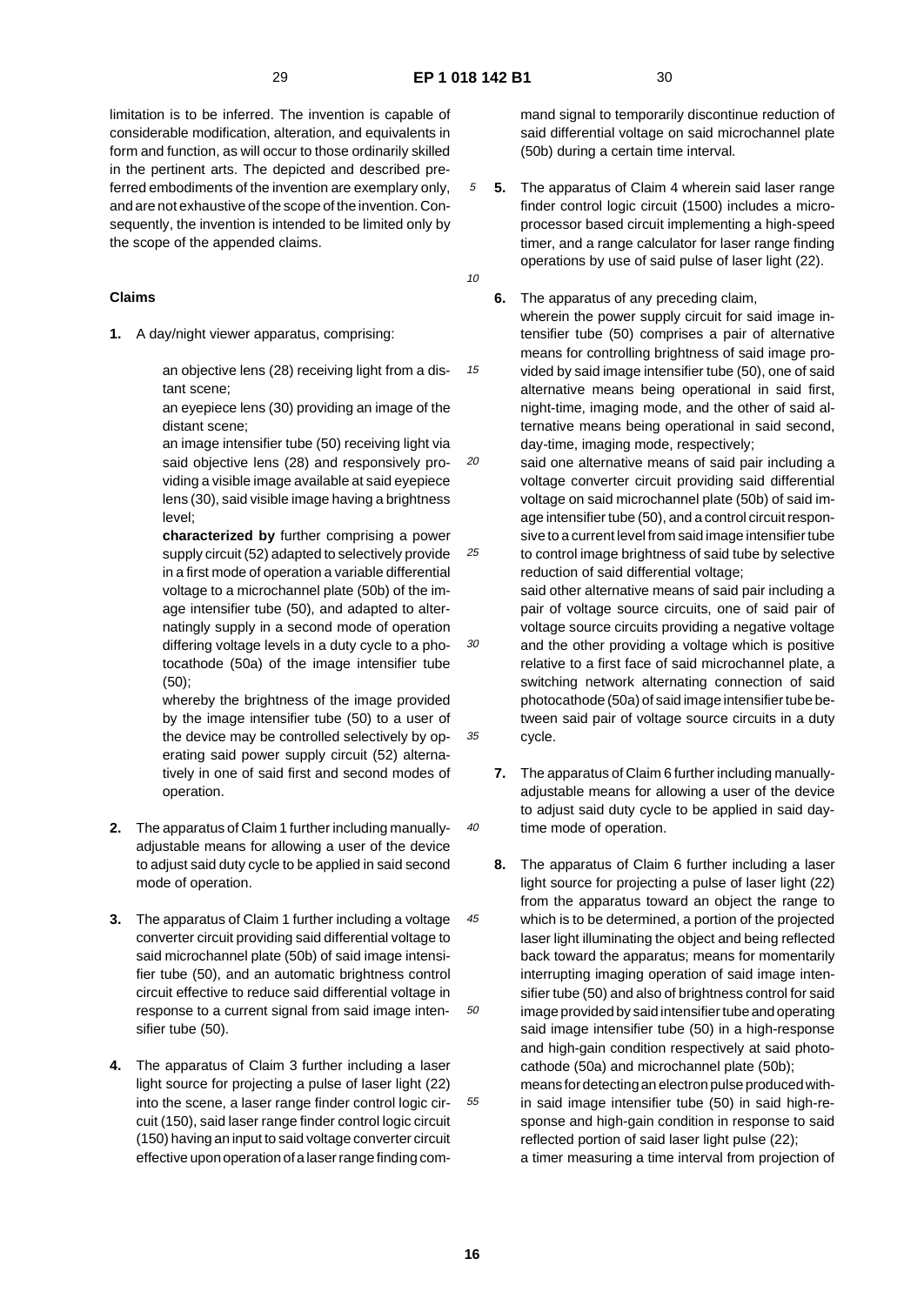10

15

20

25

30

35

said laser light pulse (22) until said electron pulse, and

a calculator determining the range from the apparatus to the object using said time interval and the speed of light as a measuring standard.

**9.** A method of operating a day/night viewing device, in order to provide an image of controlled brightness during both first and second imaging modes of operation, **characterised in that** the device comprises:

an image intensifier tube (50),

a power supply circuit (150) for said image intensifier tube (50), including in said power supply circuit (150) a pair of alternative circuit means for controlling brightness of said image;

in one of said alternative circuit means, a voltage converter circuit for providing a differential voltage on a microchannel plate (50b) of said image intensifier tube (50),

and a control circuit responsive to a current level from said image intensifier tube to control image brightness of said tube by selective reduction of said differential voltage; and

in the other of said alternative circuit means a pair of voltage source circuits, one of

said pair of voltage source circuits providing a negative voltage and the other providing a voltage which is positive relative to a first face of said microchannel plate, and

alternating connection of a photocathode (50a) of said image intensifier tube (50) between said pair of voltage source circuits in a duty cycle, and **in that** said method comprises the steps of:

directing light from a scene to the image intensifier tube (50), causing the image intensifier tube (50) to responsively provide a visible image; and

making one of said alternative circuit means operational in said first imaging mode, and making the other of said alternative circuit means operational in said second imaging mode.

- **10.** The method of claim 9 wherein in said first mode of operation, the variable differential voltage is provided to the microchannel plate (50b) of the image intensifier tube (500), and, in said second mode of operation, said power supply circuit alternatingly supplies the differing voltage levels in the duty cycle to the photocathode (50a) of the image intensifier tube (50).
- **11.** The method of Claim 9 or 10, further including the steps of:

projecting a pulse of light into the scene, and causing a portion of this pulse of light to be reflected from an object in the scene to the image intensifier tube;

in response to the reflected portion of the pulse of light causing said image intensifier tube to provide an electrical output;

measuring a time interval between projection of said pulse of light and said electrical output indicative of a range from the device to the object:

during projection of said pulse of light discontinuing control of image brightness from said image intensifier tube (50); and in anticipation of receipt of said reflected portion of said pulse of light, increasing response of said photocathode and gain of said microchannel plate in order to produce said electrical output.

- **12.** The method of Claim 11 further including the step of resuming brightness control of said image from said image intensifier tube (50) after receipt of said reflected portion of said light pulse.
- **13.** The method of Claim 11, further comprising:

measuring a time interval from projection of said pulse of light until provision of said electrical output by said image intensifier tube; from said time interval determining the range to the object using the speed of light as a measuring standard; and resuming the respective one of said first or second imaging modes.

- **14.** The method of Claim 9 or 10, wherein said first mode is a night-time imaging mode and said second mode is a day-time imaging mode.
- $40$

50

55

**15.** The method of Claim 11, wherein said pulse of light is laser light.

#### 45 **Patentansprüche**

**1.** Tag/Nacht-Sichtgerät, umfassend eine Objektivlinse (28) zum Empfangen von Licht aus einer entfernten Szenerie;

eine Okularlinse (30), die eine Abbildung der entfernten Szenerie darstellt;

ein Abbildungs-Verstärkerröhre (50) zum Empfangen von Licht über die Objektivlinse (28) und entsprechend bereitstellt eine sichtbare Abbildung am Okular (30), wobei die sichtbare Abbildung einen Helligkeitsgrad besitzt;

**gekennzeichnet** weiterhin durch eine Energieversorgungsschaltung (52), eingerichtet zum selektiven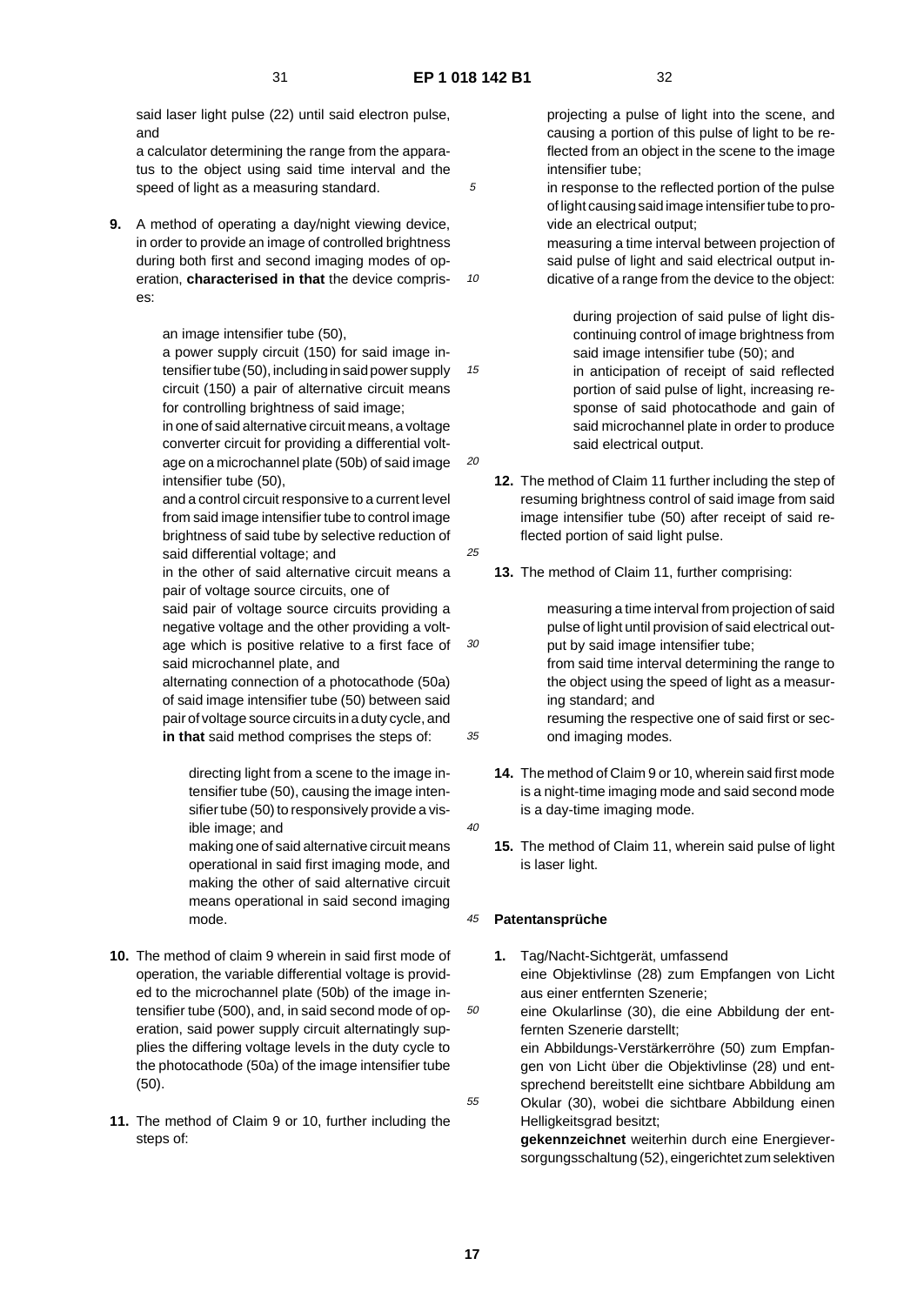10

15

20

25

 $40$ 

45

wobei die Helligkeit der Bildverstärkerröhre (50) bereitgestellten Abbildung vom Benutzer der Vorrichtung gezielt eingestellt werden kann durch Betreiben der Stromversorgungsschaltung (52) im ersten oder im zweiten Betriebsmodus.

- **2.** Gerät nach Anspruch 1, zudem beinhaltend eine handeinstellbare Einrichtung, die es dem Benutzer der Vorrichtung erlaubt, den Arbeitszyklus auf den zweiten Betriebsmodus einzustellen.
- **3.** Gerät nach Anspruch 1, zudem beinhaltend eine Spannungswandlerschaltung, die eine Differenzialspannung an der Mikrokanalplatte (50b) der Bildverstärkerröhre (50) bereitstellt sowie eine automatische Helligkeitsregelungsschaltung zur Reduzierung der Differenzialspannung entsprechend einem Spannungssignal von der Bildverstärkerröhre (50).
- 30 35 **4.** Gerät nach Anspruch 3, zudem umfassend eine Laserlichtquelle zum Projizieren eines Laserlichtimpulses (22) in die Szenerie und eine Laserabstandsfindungsregellogikschaltung (150), wobei die Laserabstandsfindungsregellogikschaltung (150) einen Eingang für die Spannungswandlerschaltung besitzt, welche bei Betrieb eines Laserabstandsfindungsbefehlsignal zum zeitweiligen Vermindern der Differenzialspannung an der Mikrokanalplatte (50b) während einer bestimmten Zeitperiode.
- **5.** Gerät nach Anspruch 4, wobei die Laserabstandsfindungsregellogik (150) beinhaltet eine Schaltung auf Mikroprozessorbasis mit einem Hochgeschwindigkeitszeitnehmer und einem Weitenrechner für den Laserabstandsfindungsbetrieb mittels des Laserlichtblitzes (22).
- 50 55 **6.** Gerät nach irgendeinen vorhergehenden Anspruch, wobei die Stromversorgungsschaltung der Bildverstärkerröhre (50) beinhaltet ein Paar alternativer Einrichtungen zur Regelung der Helligkeit der Abbildung, welche die Bildverstärkerröhre bereitstellt, wobei eines der alternativen Einrichtungen betrieben werden kann im ersten Nacht-Abbildungsmodus und die andere alternative Einrichtung betrieben werden kann im zweiten Tag-Abbildungsmodus; wobei eine alternative Einrichtung des Paars beinhaltet eine Spannungswandlerschaltung, die eine Differenzialspannung bereitstellt an der Mikrokanalplatte (50b) der Bildverstärkerröhre (50) und eine Regelschaltung, die auf eine Spannungshöhe der Bildverstär-

kerröhre reagiert und die Abbildungshelligkeit der Röhre regelt durch gezielte Verminderung der Differenzialspannung; wobei die andere alternative Einrichtung des Paars beinhaltet ein Paar Spannungsquellenschaltungen, wobei eine Schaltung des Paars Spannungsquellenschaltungen bereitstellt eine negative Spannung und die andere eine Spannung, welche positiv ist gegenüber der ersten Seite der Mikrokanalplatte, ein Schaltnetzwerk, das die Verbindung zur Fotokathode (50a) der Bildverstärkerröhre zwischen dem Paar Spannungsquellenschaltung im Arbeitszyklus alterniert.

- **7.** Gerät nach Anspruch 6, weiter beinhaltend eine handeinstellbare Einrichtung, die es dem Benutzer der Vorrichtung erlaubt, den Arbeitszyklus auf Tagbetrieb einzustellen.
- **8.** Gerät nach Anspruch 6, zudem beinhaltend eine Laserlichtquelle zum Projizieren eines Laserlichtimpulses (22) des Geräts auf ein Objekt in dem Bereich, der zu bestimmen ist, ein Teil des projizierten Laserlichts das Objekt beleuchtet und reflektiert wird zum Gerät; Einrichtungen zum momentanen Unterbrechen des Abbildungsbetriebs der Bildverstärkerröhre (50) und auch der Helligkeitskontrolle der Abbildung, welche die Verstärkerröhre bereitstellt und zum Betreiben der Bildverstärkerröhre (50) auf Hochleistungs- beziehungsweise Hochverstärkungsbetrieb an der Fotokathode (50a) und der Mikrokanalplatte (50b); eine Einrichtung zum Erfassen eines Elektronenimpluses, der in der Bildverstärkerröhre (50) erzeugt wird im Hochleistungs- und Hochverstärkungsbetrieb in Erwiderung auf den reflektierten Teil des Laserlichtimpulses (22);

einen Zeitnehmer zum Messen der Zeitdauer zwischen der Projektion des Laserlichtimpulses (22) bis zum Elektronenimpuls, und einen Rechner zum Bestimmen des Abstands zwischen Gerät und Objekt mit Hilfe der Zeitdauer und der Lichtgeschwindigkeit als Messstandard.

**9.** Verfahren zum Betreiben einer Tag/Nacht-Sichtvorrichtung zur Bereitstellung einer Abbildung mit geregelter Helligkeit während eines ersten und eines zweiten Abbildungsmodus, **dadurch gekennzeichnet, dass** die Vorrichtung besitzt eine Bild-Verstärkerröhre (50),

eine Stromversorgungsschaltung (150) für die Bildverstärkerröhre (50), beinhaltend in der Stromversorgungsschaltung (150) ein paar alternativer Schalteinrichtungen zur Regelung der Helligkeit der Abbildung;

wobei in einer der alternativen Schaltungseinrichtungen eine Spannungswandlerschaltung vorgesehen ist zum Bereitstellen einer Differenzialspannung an einer Mikrokanalplatte (50b) der Bildverstärkerröhre (50) sowie eine Regelschaltung, die anspricht auf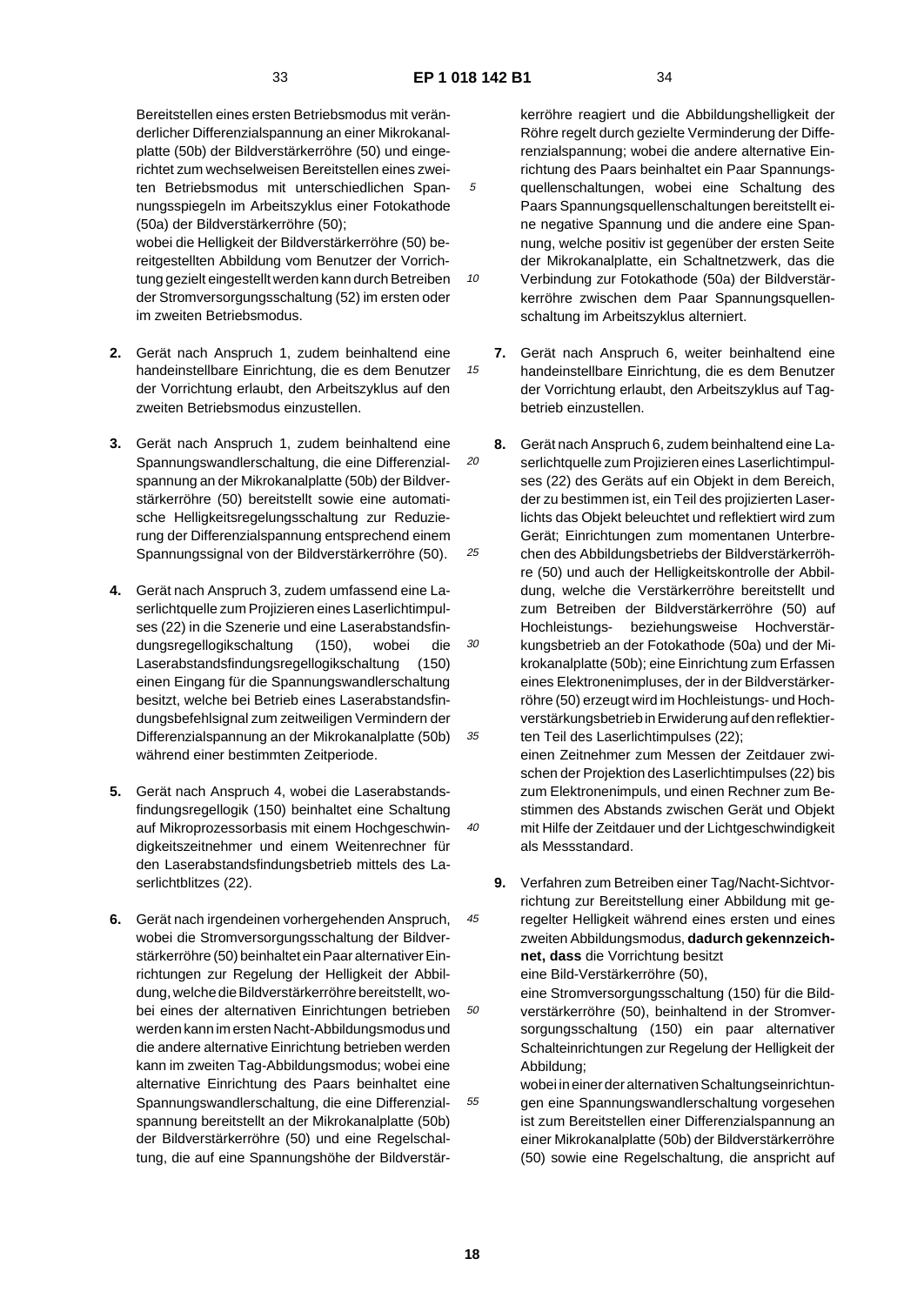15

20

25

30

 $40$ 

50

eine Spannungshöhe der Bildverstärkerröhre zur Regelung der Abbildungshelligkeit der Röhre durch gezielte Verminderung der Differenzialspannung und

im jeweils anderen Fall der alternativen Schaltungseinrichtung ein Paar Spannungsquellenschaltungen, wobei eine aus dem Paar der Spannungsquellenschaltungen eine negative Spannung bereitstellt und die andere eine Spannung, die positiv ist bezüglich einer ersten Seite der Mikrokanalplatte, und wechselweise Anschluss an ein Fotokathode (50a) der Bildverstärkerröhre (50) zwischen dem Paar Spannungsquellenschaltungen im Arbeitszyklus, und

wobei das Verfahren die Schritte umfasst Leiten von Licht aus einer Szenerie auf die Bildver-

stärkerröhre (50), Veranlassen der Bild-Verstärkerröhre (50) eine entsprechend sichtbare Abbildung bereitzustellen und

Machen einer der alternativen Schaltungseinrichtungen betriebsfähig im ersten Abbildungsmodus und Machen der jeweils anderen der alternativen Schaltungseinrichtungen betriebsfähig im zweiten Abbildungsmodus.

- **10.** Verfahren nach Anspruch 9, wobei im ersten Betriebsmodus die variable Differenzialspannung bereitgestellt wird an der Mikrokanalplatte (50b) der Bildverstärkerröhre (500) und im zweiten Betriebsmodus die Stromversorgungsschaltung wechselweise bereitstellt die unterschiedlichen Spannungshöhen in dem Arbeitszyklus an der Fotokathode (50a) der Bildverstärkerröhre (50).
- 35 **11.** Verfahren nach Anspruch 9 oder 10, weiterhin beinhaltend die Schritte

Projizieren eines Lichtimpulses in die Szenerie und Veranlassen, dass ein Teil dieses Lichtimpulses vom Objekt in der Szenerie zurückgeworfen wird auf die Bildverstärkerröhre;

auf einen reflektierten Lichtimpuls hin, Veranlassen der Bildverstärkerröhre eine elektrische Ausgabe bereitzustellen;

45 Messen einer Zeitdauer zwischen der Projektion des Lichtimpulses und des elektrischen Ausgangs, der den Abstand der Vorrichtung vom Objekt anzeigt:

beim Projizieren des Lichtimpulses Unterbrechen der Regelung der Bildhelligkeit von der Bildverstärkerröhre (50); und

in Erwartung des Empfangs des reflektierten Teils des Lichtimpulses, Erhöhen des Ansprechens der Fotokathode und der Verstärkung der Mikrokanalplatte, um einen elektrischen Ausgang bereitzustellen.

**12.** Verfahren nach Anspruch 11, zudem beinhaltend den Schritt der Aufnahme der Helligkeitskontrolle

der Abbildung von der Bildverstärkerröhre (50) nach Empfang des reflektierten Teils des Lichtimpulses.

- 10 **13.** Verfahren nach Anspruch 11, zudem beinhaltend Messen einer Zeitdauer zwischen der Projektion des Lichtimpulses bis zur Bereitstellung des elektrischen Signals durch die Bildverstärkerröhre; Bestimmen aus der Zeitdauer den Abstand zum Objekt mit Hilfe der Lichtgeschwindigkeit als Messstandard; und Wiederaufnehmen des jeweiligen ersten oder zweiten Abbildungsmodus.
	- **14.** Verfahren nach Anspruch 9 oder 10, wobei der erste Modus ein Nacht-Abbildungsmodus ist und der zweite Modus ein Tag-Abbildungsmodus.
		- **15.** Verfahren nach Anspruch 11, wobei der Lichtimpuls Laserlicht ist.

### **Revendications**

1. Appareil d'observation diurne/nocturne, comprenant :

> un objectif (28) recevant de la lumière d'une scène distante ;

un oculaire (30) fournissant une image de la scène distante ;

un tube intensificateur d'image (50) recevant de la lumière à travers ledit objectif (28) et fournissant en réponse une image visible disponible sur ledit oculaire (30), ladite image visible ayant un niveau de luminosité ;

**caractérisé en ce qu'**il comprend en outre un circuit d'alimentation électrique (52) apte à fournir sélectivement, dans un premier mode de fonctionnement, une tension différentielle variable à une galette de microcanaux (50b) du tube intensificateur d'image (50), et apte à délivrer de façon alternée, dans un deuxième mode de fonctionnement, des niveaux de tension différents avec un certain rapport cyclique à une photocathode (50a) du tube intensificateur d'image (50) ;

de sorte que la luminosité de l'image fournie par le tube intensificateur d'image (50) à un utilisateur du dispositif peut être commandée sélectivement par mise en fonctionnement dudit circuit d'alimentation électrique (52) de façon alternée dans l'un desdits premier et deuxième modes de fonctionnement.

55 **2.** Appareil selon la revendication 1, comprenant en outre un moyen réglable manuellement pour permettre à un utilisateur du dispositif de régler ledit rapport cyclique devant être appliqué dans ledit deuxième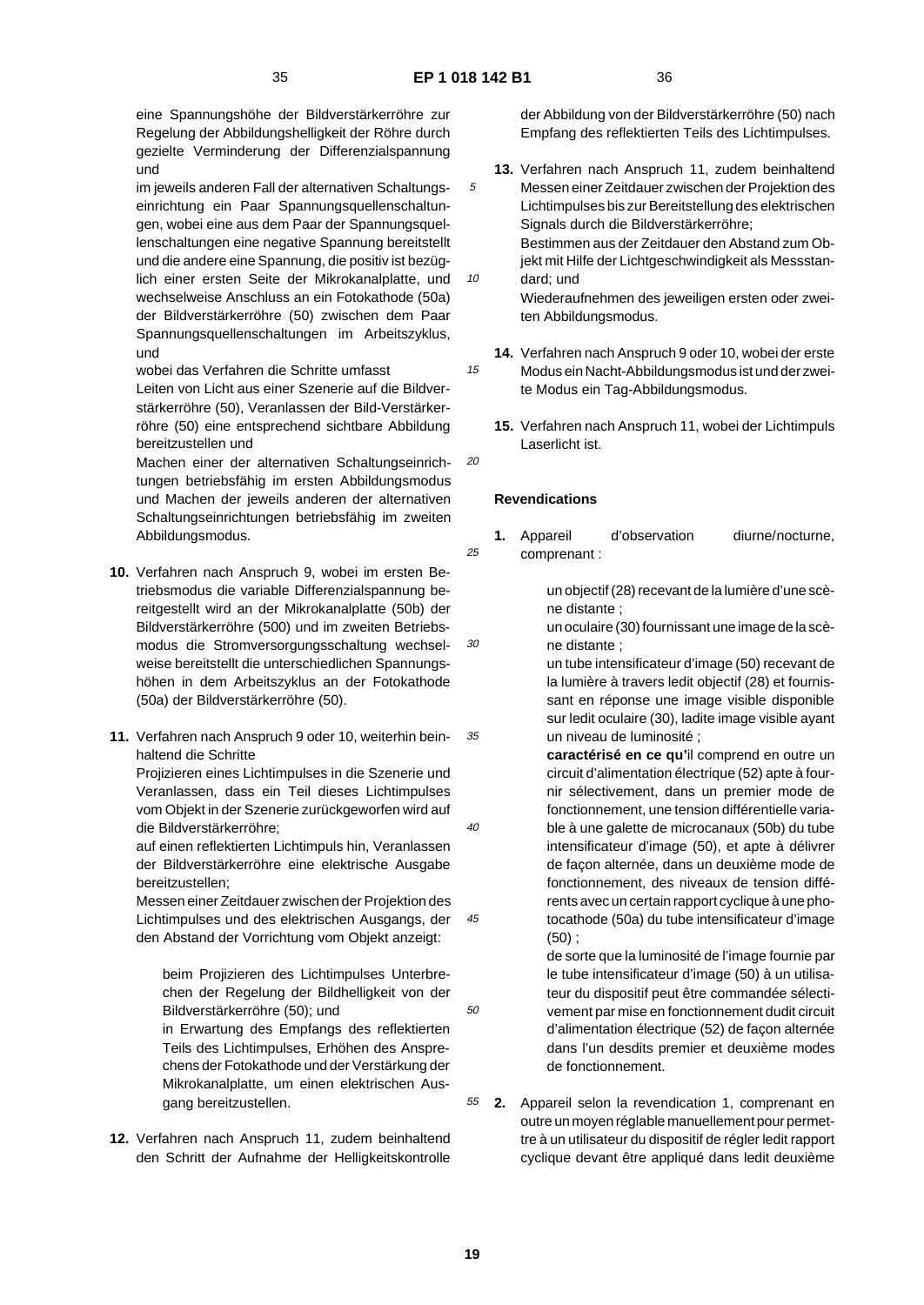10

15

20

30

35

40

mode de fonctionnement.

- **3.** Appareil selon la revendication 1, comprenant en outre un circuit convertisseur de tension fournissant ladite tension différentielle à ladite galette de microcanaux (50b) dudit tube intensificateur d'image (50), et un circuit de commande automatique de luminosité ayant pour effet de réduire ladite tension différentielle en réponse à un signal de courant provenant dudit tube intensificateur d'image (50).
- **4.** Appareil selon la revendication 3, comprenant en outre une source de lumière laser pour projeter une impulsion de lumière laser (22) sur la scène, un circuit logique de commande de télémètre laser (150), ledit circuit logique de commande de télémètre laser (150) fournissant une entrée audit circuit convertisseur de tension ayant pour effet, lors de l'application d'un signal de commande de télémétrie laser, d'interrompre temporairement la réduction de ladite tension différentielle sur ladite galette de microcanaux (50b) pendant un certain intervalle de temps.
- 25 **5.** Appareil selon la revendication 4, dans lequel ledit circuit logique de commande de télémètre laser (1500) comprend un circuit à base de microprocesseur mettant en oeuvre un compteur de temps rapide, et un calculateur de distance pour des opérations de télémétrie laser par utilisation de ladite impulsion de lumière laser (22).
- **6.** Appareil selon l'une quelconque des revendications précédentes,

dans lequel le circuit d'alimentation électrique destiné audit tube intensificateur d'image (50) comprend une paire de moyens alternés permettant de commander la luminosité de ladite image fournie par ledit tube intensificateur d'image (50), l'un desdits moyens alternés étant opérationnel dans ledit premier mode de formation d'image nocturne, et l'autre desdits moyens alternés étant opérationnel dans ledit deuxième mode de formation d'image diurne, respectivement ;

45 50 ledit un moyen alterné de ladite paire comportant un circuit convertisseur de tension fournissant ladite tension différentielle sur ladite galette de microcanaux (50b) dudit tube intensificateur d'image (50), et un circuit de commande sensible à un niveau de courant provenant dudit tube intensificateur d'image pour commander la luminosité d'image dudit tube par une réduction sélective de ladite tension différentielle ;

ledit autre moyen alterné de ladite paire comportant une paire de circuits formant source de tension, l'un de ladite paire de circuits formant source de tension fournissant une tension négative et l'autre fournissant une tension qui est positive par rapport à une première face de ladite galette de microcanaux, un

réseau de commutation faisant alterner la connexion de ladite photocathode (50a) dudit tube intensificateur d'image entre ladite paire de circuits formant source de tension selon un rapport cyclique.

- **7.** Appareil selon la revendication 6, comprenant en outre un moyen réglable manuellement pour permettre à un utilisateur du dispositif de régler ledit rapport cyclique devant être appliqué dans ledit mode de fonctionnement diurne.
- **8.** Appareil selon la revendication 6, comprenant en outre une source de lumière laser pour projeter une impulsion de lumière laser (22) de l'appareil vers un objet dont la distance doit être déterminée, une partie de la lumière laser projetée illuminant l'objet et étant rétroréfléchie vers l'appareil ; un moyen pour interrompre momentanément l'opération de formation d'image dudit tube intensificateur d'image (50) et pour commander également la luminosité de ladite image fournie par ledit tube intensificateur et pour faire fonctionner ledit tube intensificateur d'image (50) respectivement dans un état de réponse élevée et de gain élevé sur ladite photocathode (50a) et sur ladite galette de microcanaux (50b) ;

un moyen pour détecter une impulsion d'électrons produite dans ledit tube intensificateur d'image (50) dans ledit état de réponse élevée et de gain élevé en réponse à ladite partie réfléchie de ladite impulsion de lumière laser (22) ;

un compteur de temps mesurant un intervalle de temps entre la projection de ladite impulsion de lumière laser (22) et ladite impulsion d'électrons, et un calculateur déterminant la distance de l'appareil à l'objet en utilisant ledit intervalle de temps et la vitesse de la lumière comme étalon de mesure.

**9.** Procédé de mise en fonctionnement d'un dispositif d'observation diurne/nocturne afin de fournir une image dont la luminosité est commandée à la fois pendant des premier et deuxième modes de fonctionnement de formation d'image, **caractérisé en ce que** le dispositif comprend :

un tube intensificateur d'image (50), un circuit d'alimentation électrique (150) pour ledit tube intensificateur d'image (50), comportant dans ledit circuit d'alimentation électrique (150) une paire de moyens à circuits alternés pour commander la luminosité de ladite image ; dans l'un desdits moyens à circuits alternés, un circuit convertisseur de tension pour fournir une tension différentielle sur une galette de microcanaux (50b) dudit tube intensificateur d'image (50), et un circuit de commande sensible à un niveau de courant provenant dudit tube intensificateur d'image pour commander la luminosité d'image dudit tube par une réduction sélective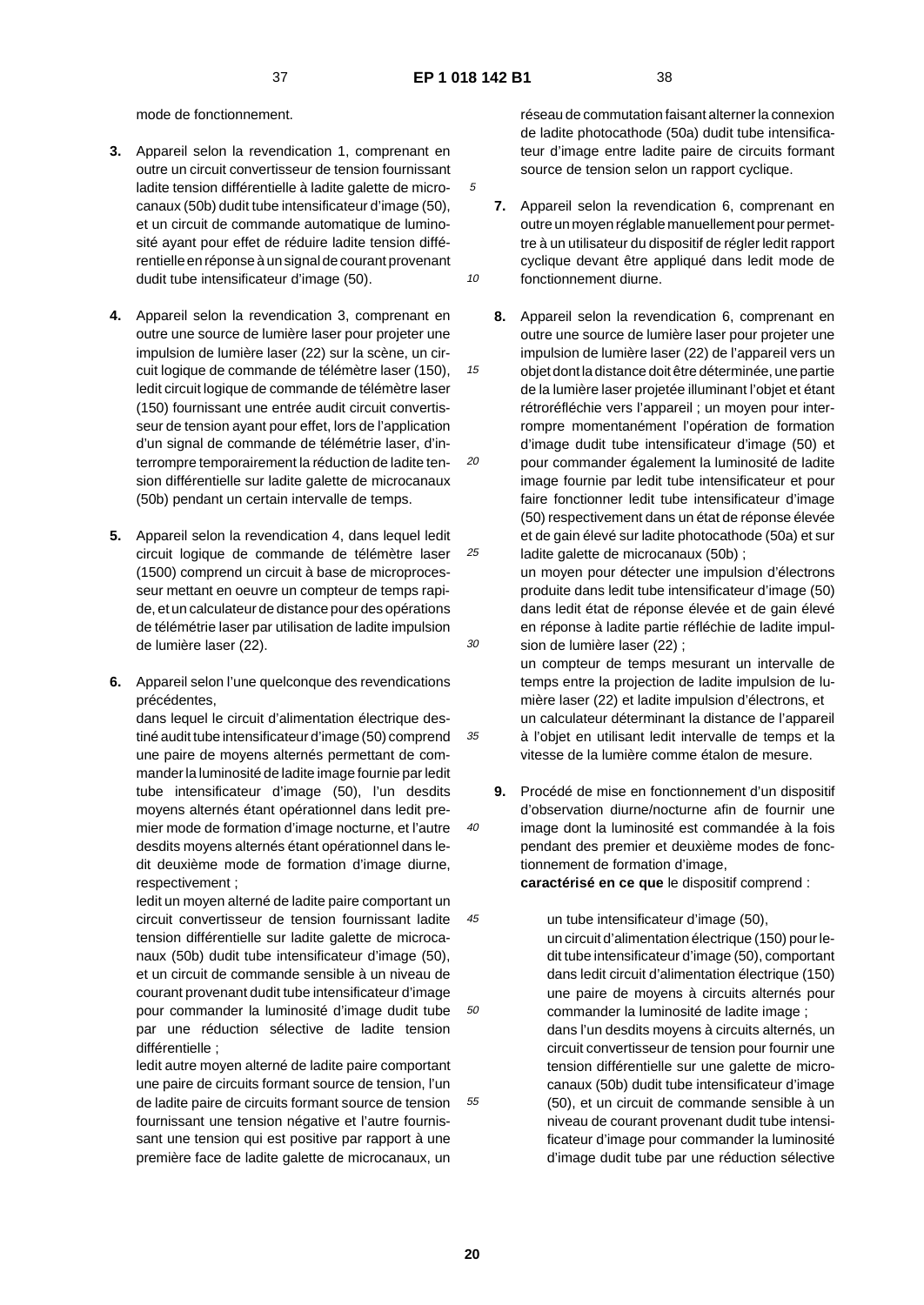15

20

25

de ladite tension différentielle ; et

dans l'autre desdits moyens à circuits alternés, une paire de circuits formant source de tension, l'un de ladite paire de circuits formant source de tension fournissant une tension négative et l'autre fournissant une tension qui est positive par rapport à une première face de ladite galette de microcanaux, et faisant alterner la connexion d'une photocathode (50a) dudit tube intensificateur d'image (50) entre ladite paire de circuits formant source de tension selon un rapport cyclique, et

**en ce que** ledit procédé comprend les étapes consistant à :

diriger de la lumière provenant d'une scène vers le tube intensificateur d'image (50) afin de faire en sorte que le tube intensificateur d'image (50) fournisse en réponse une image visible ; et

rendre opérationnel l'un desdits moyens à circuits alternés dans ledit premier mode de formation d'image, et rendre opérationnel l'autre desdits moyens à circuits alternés dans ledit deuxième mode de formation d'image.

- 30 **10.** Procédé selon la revendication 9, dans lequel, dans ledit premier mode de fonctionnement, la tension différentielle variable est fournie à la galette de microcanaux (50b) du tube intensificateur d'image (500), et, dans ledit deuxième mode de fonctionnement, ledit circuit d'alimentation électrique délivre de façon alternée les différents niveaux de tension selon le rapport cyclique à la photocathode (50a) du tube intensificateur d'image (50).
- **11.** Procédé selon la revendication 9 ou 10, comportant en outre les étapes consistant à :

50 projeter une impulsion de lumière sur la scène et faire en sorte qu'une partie de cette impulsion de lumière soit réfléchie par un objet dans la scène vers le tube intensificateur d'image ; en réponse à la partie réfléchie de l'impulsion de lumière, faire en sorte que ledit tube intensificateur d'image fournisse une sortie électrique ; mesurer un intervalle de temps entre la projection de ladite impulsion de lumière et ladite sortie électrique représentative d'une distance du dispositif à l'objet ; pendant la projection de ladite impulsion de lu-

mière, interrompre la commande de luminosité d'image fournie par ledit tube intensificateur d'image (50) ; et

dans l'attente de la réception de ladite partie réfléchie de ladite impulsion de lumière, faire croître la réponse de ladite photocathode et le gain de ladite galette de microcanaux afin de produire ladite sortie électrique.

- **12.** Procédé selon la revendication 11, comprenant en outre l'étape consistant à reprendre la commande de luminosité de ladite image fournie par ledit tube intensificateur d'image (50) après la réception de ladite partie réfléchie de ladite impulsion de lumière.
- 10 **13.** Procédé selon la revendication 11, consistant en outre à :

mesurer un intervalle de temps de la projection de ladite impulsion de lumière jusqu'à la fourniture de ladite sortie électrique par ledit tube intensificateur d'image ;

à partir dudit intervalle de temps, déterminer la distance de l'objet en utilisant la vitesse de la lumière en tant qu'étalon de mesure ; et

reprendre l'un respectif desdits premier et deuxième modes de formation d'image.

- **14.** Procédé selon la revendication 9 ou 10, dans lequel ledit premier mode est un mode de formation d'image nocturne et ledit deuxième mode est un mode de formation d'image diurne.
- **15.** Procédé selon la revendication 11, dans lequel ladite impulsion de lumière est une lumière laser.

 $40$ 

45

35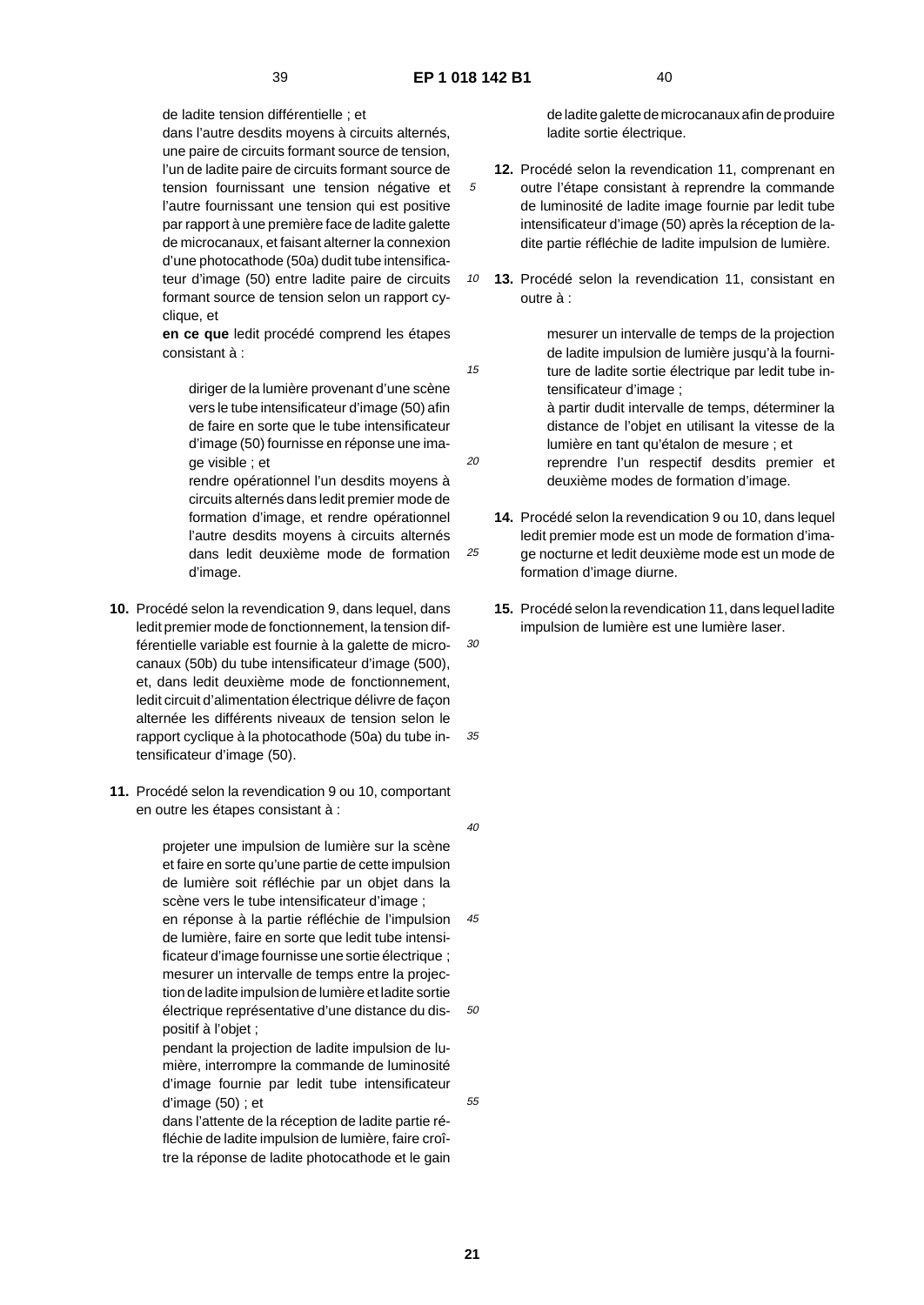



 $F$ rg. 1a.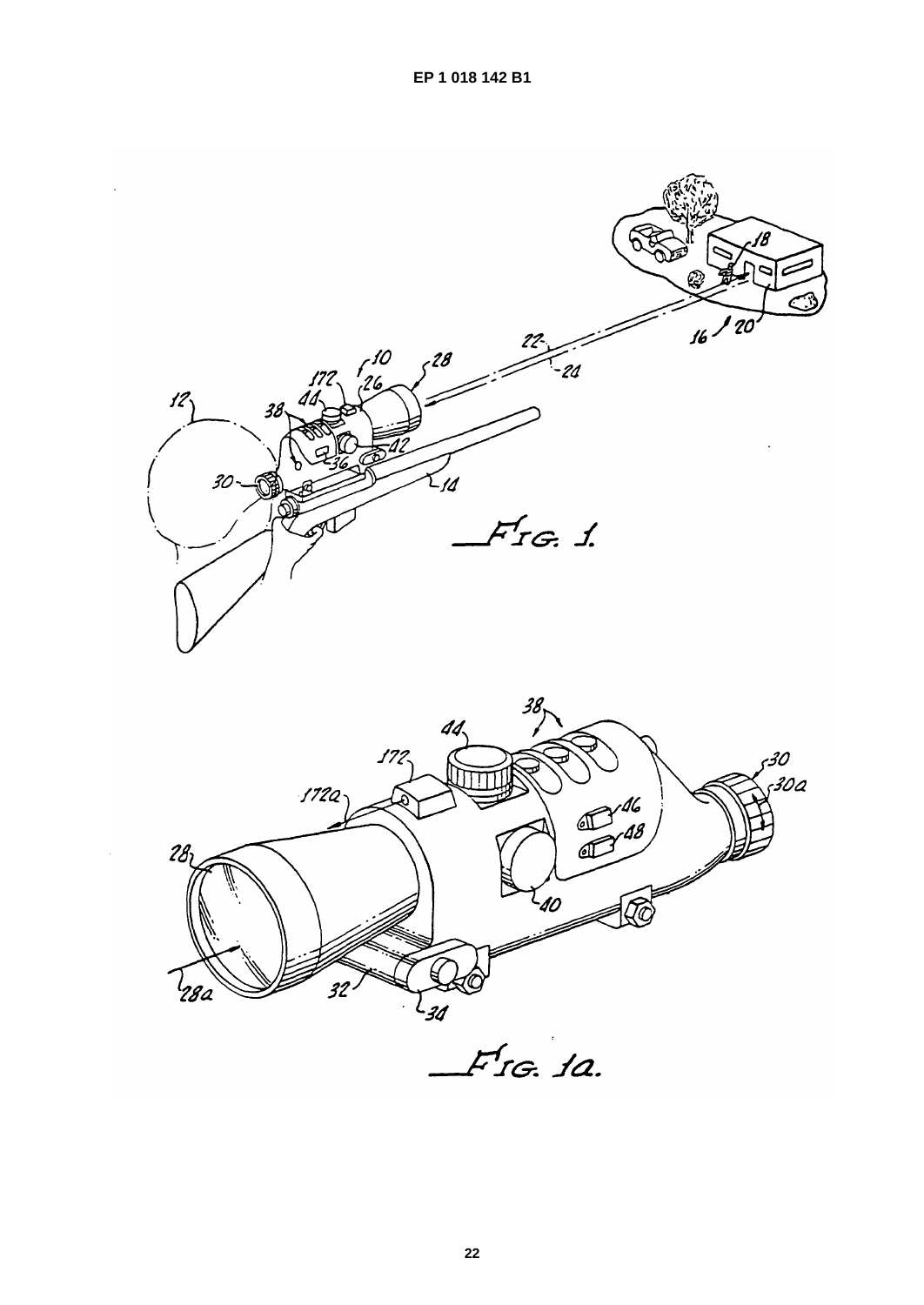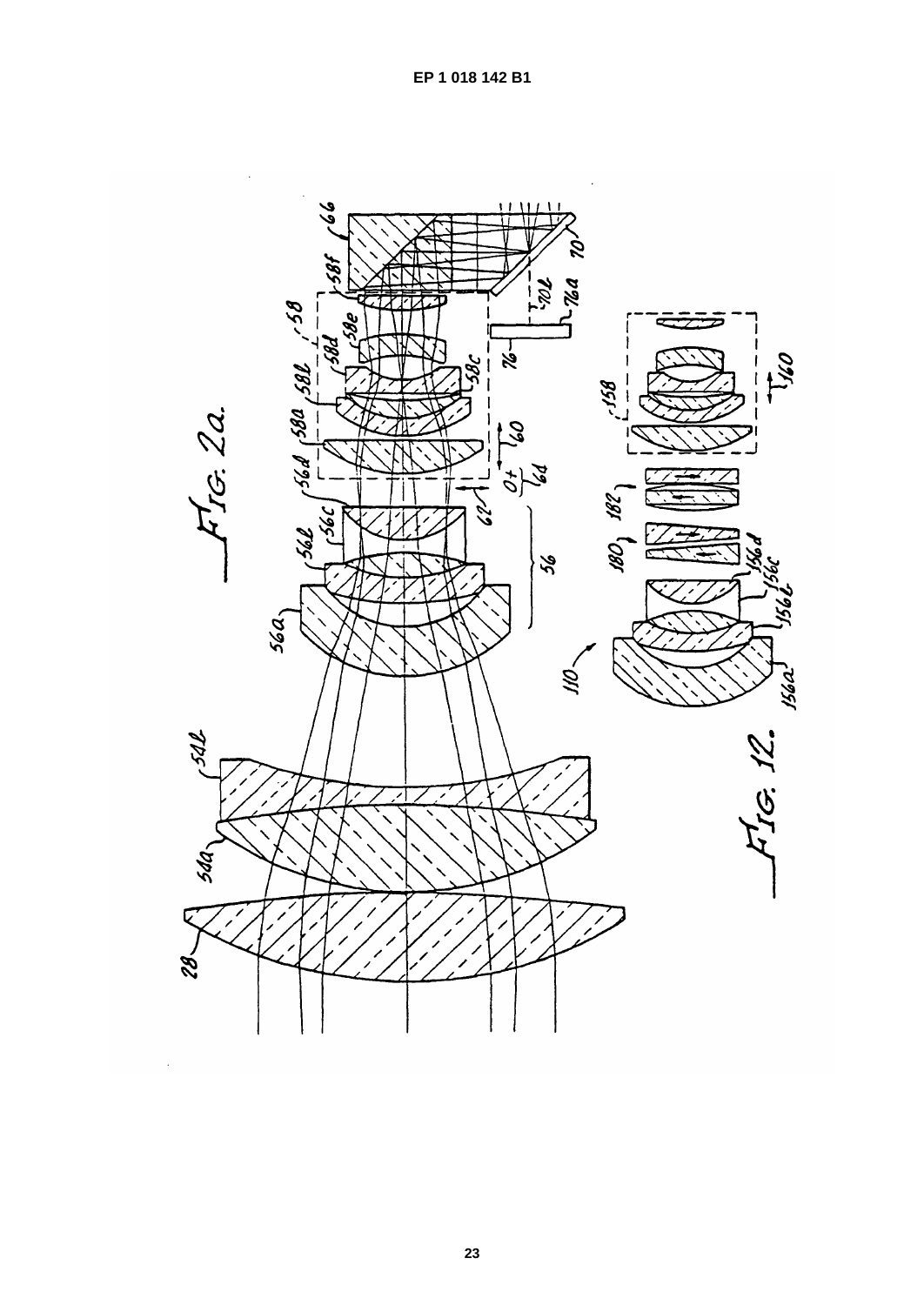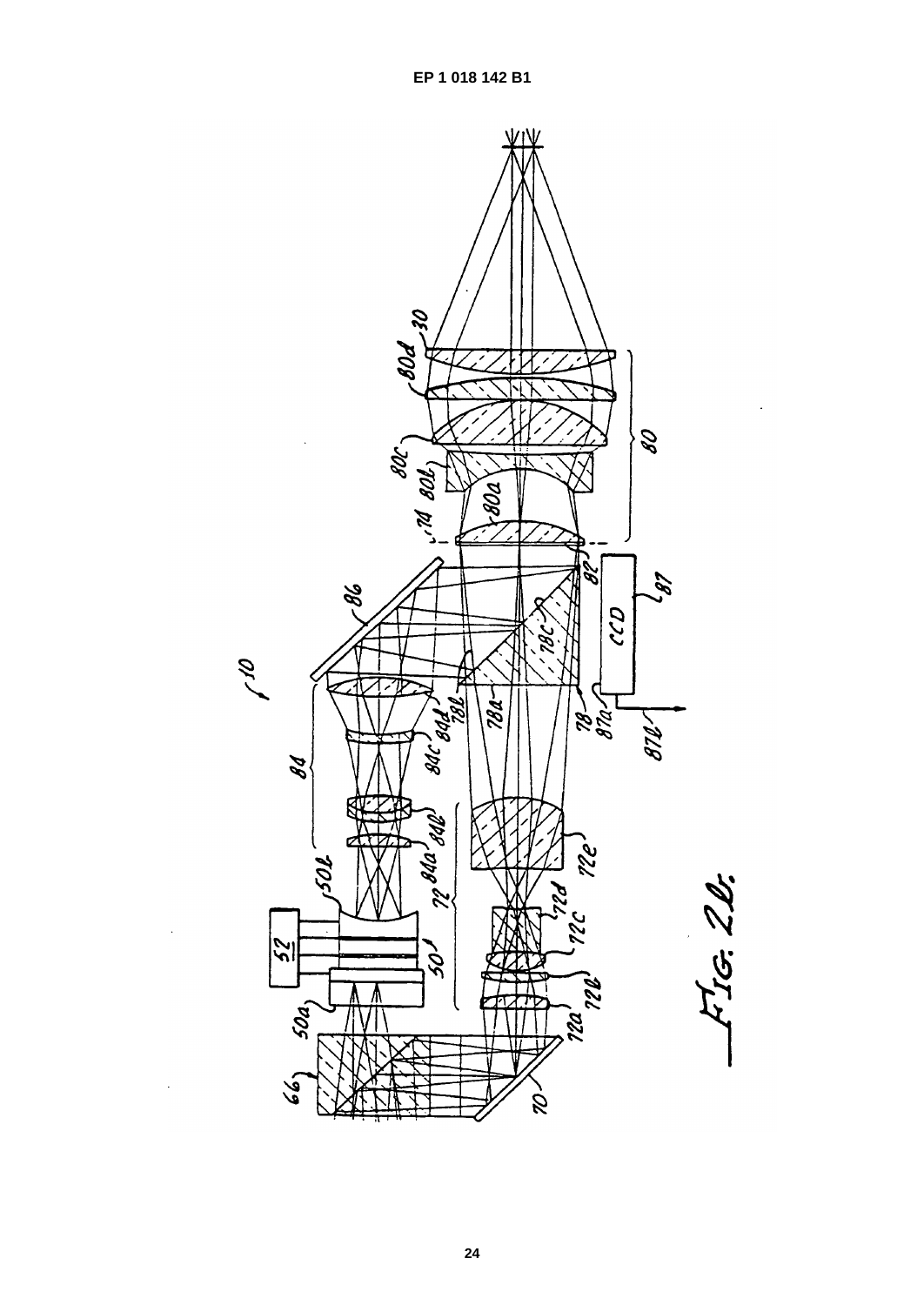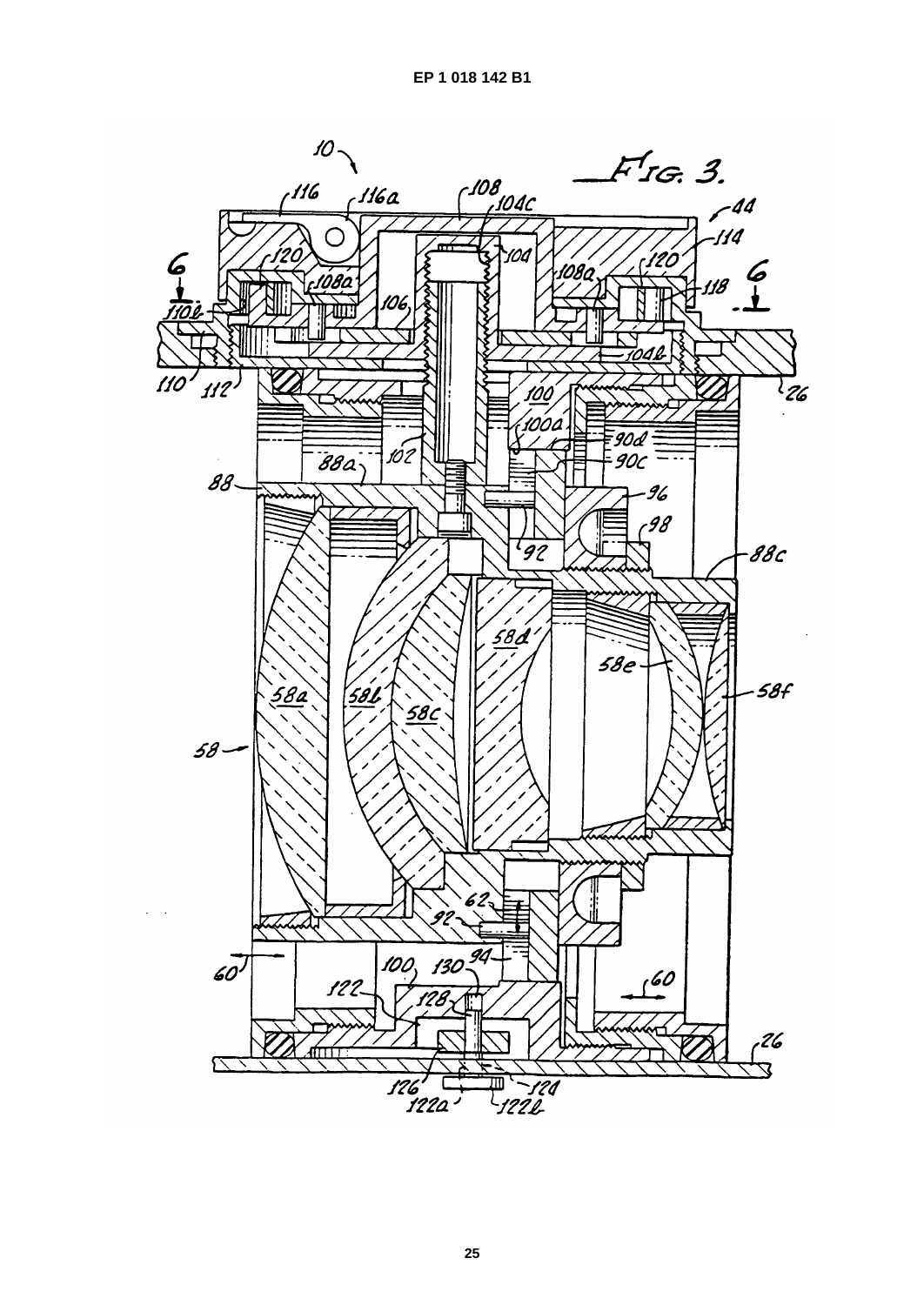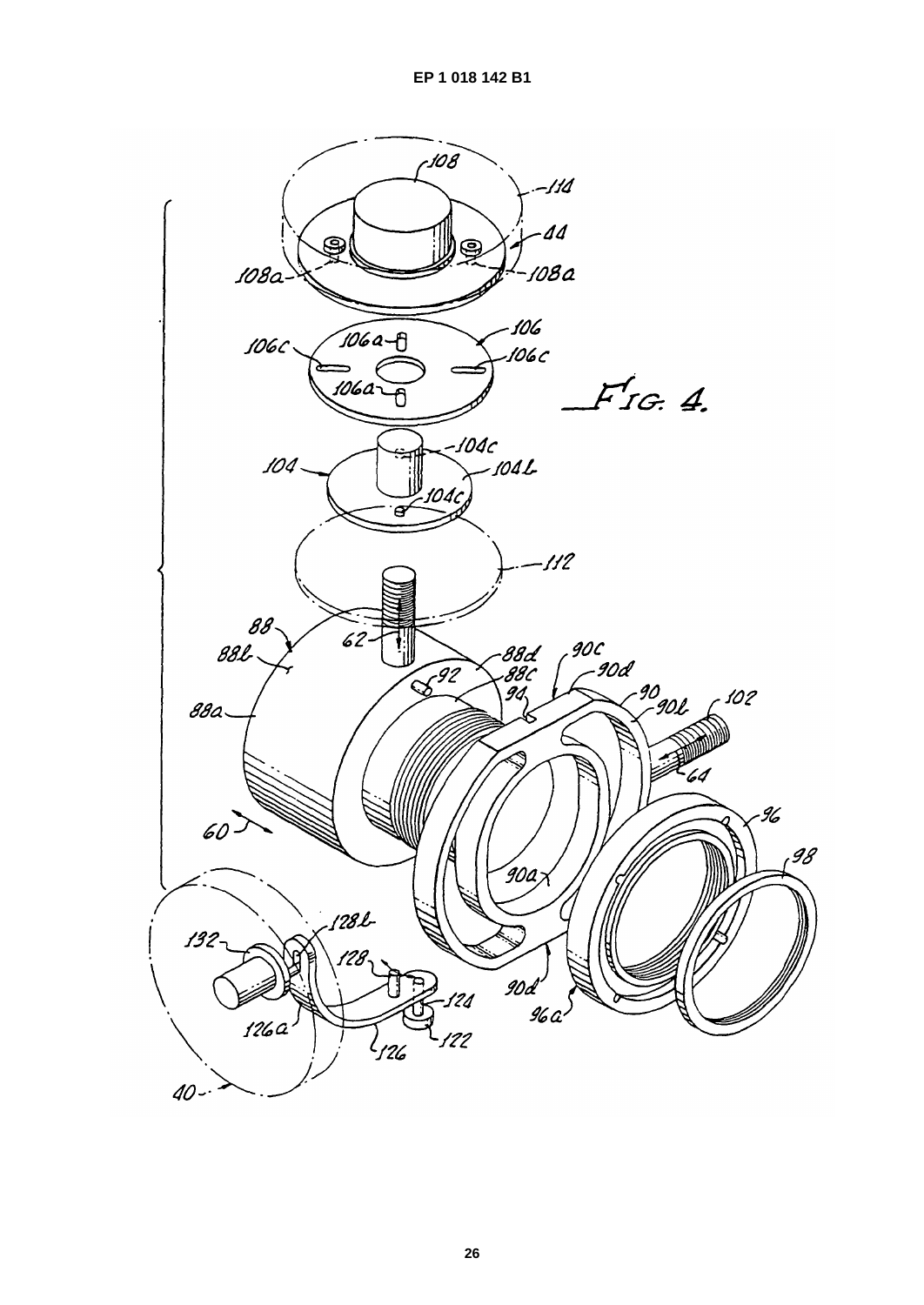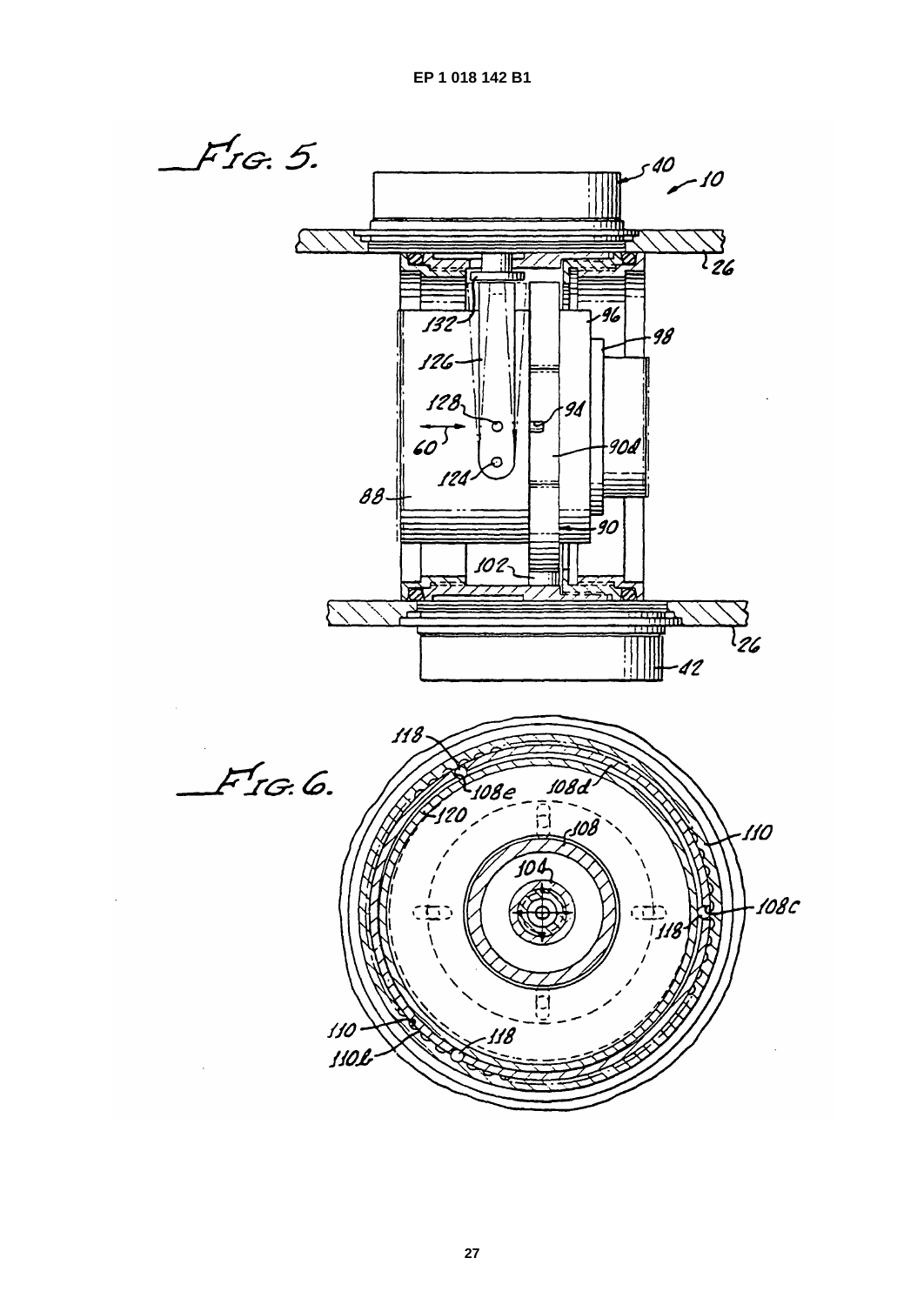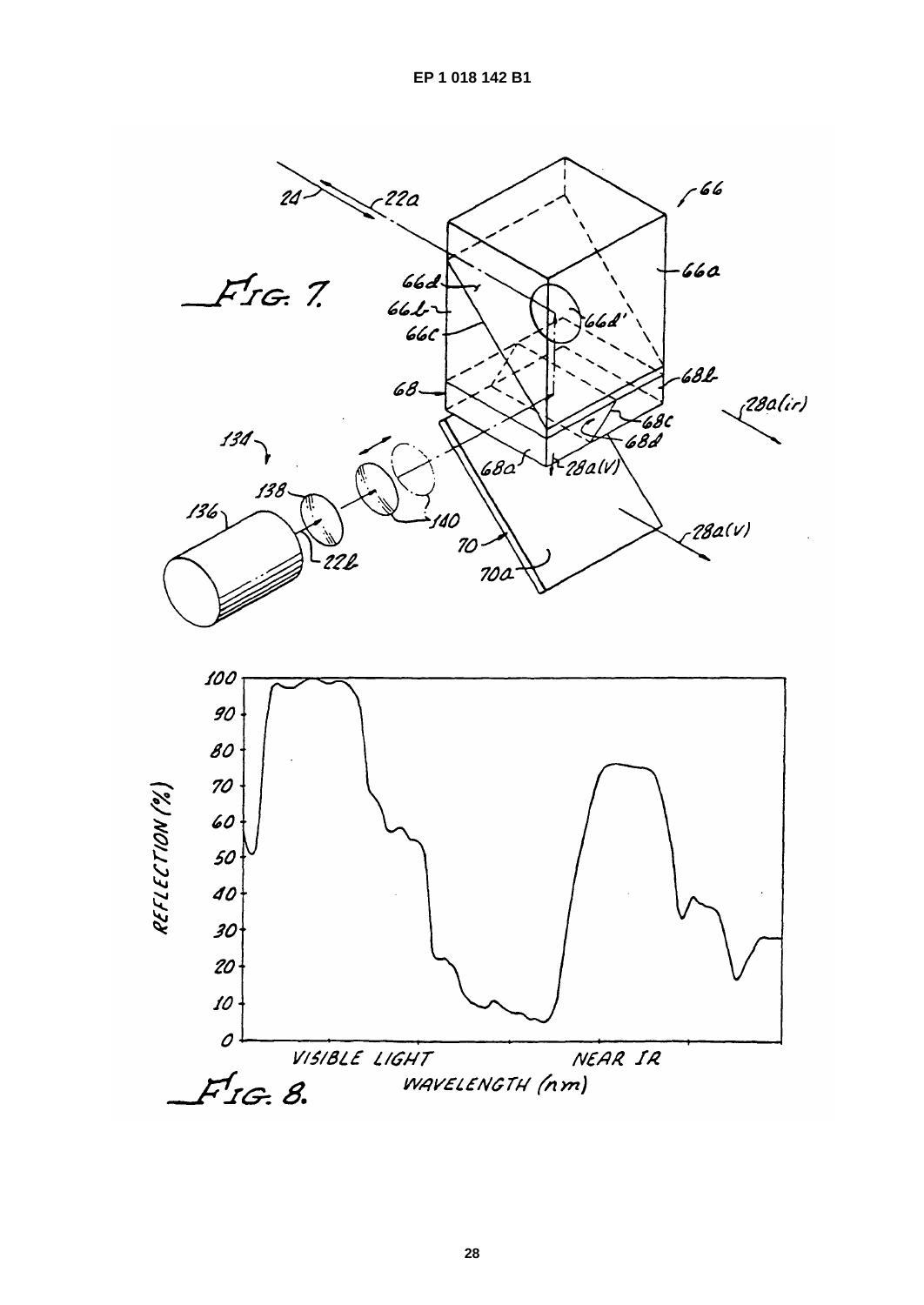EP 1 018 142 B1